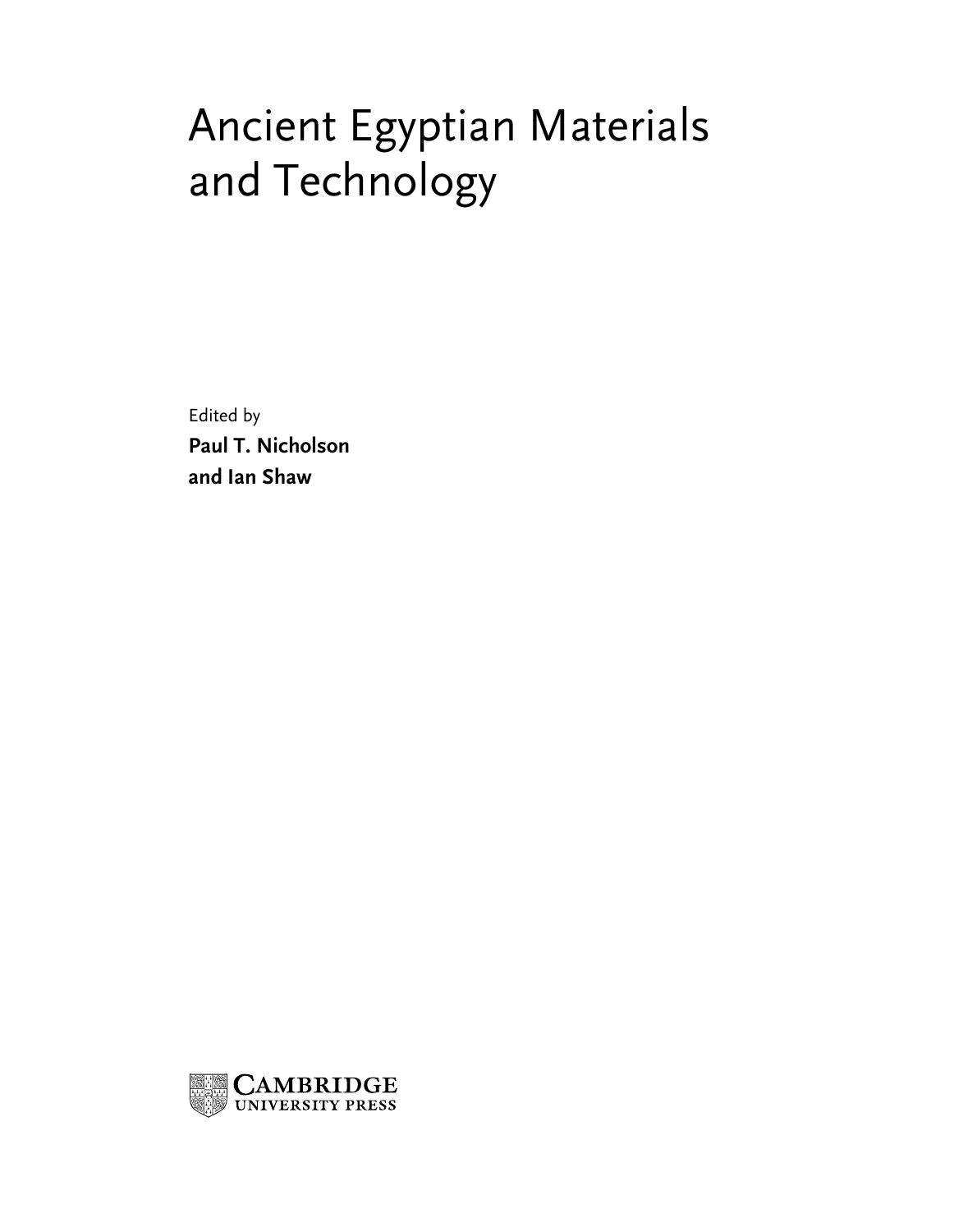published by the press syndicate of the university of cambridge The Pitt Building, Trumpington Street, Cambridge CB2 IRP, United Kingdom

cambridge university press The Edinburgh Building, Cambridge, cb2 2ru, United Kingdom http://www.cup.cam.ac.uk 40 West 20th Street, New York, ny 10011–4211, USA http://www.cup.org 10 Stamford Road, Oakleigh, Melbourne 3166, Australia

© Cambridge University Press 2000

This book is in copyright. Subject to statutory exception and to the provisions of relevant collective licensing agreements, no reproduction of any part may take place without the written permission of Cambridge University Press.

First published 2000

Printed in the United Kingdom at the University Press, Cambridge

Typeset in Scala 10/12pt [vn]

*A catalogue record for this book is available from the British Library*

*Library of Congress Cataloguing in Publication data*

Ancient Egyptian Materials and Technology / edited by Paul T. Nicholson and Ian Shaw.<br>p. cm.

p. cm. Includes index. isbn 0 521 45257 0 (hardback) 1. Building materials – Egypt. 2. Technology – Egypt. 3. Egypt – civilization – To 332BC. 4. Raw materials – Egypt. i. Nicholson, Paul T. II. Shaw, Ian, 1961ta402.5.e3a53 1999  $620.110932 - 462198 - 3434$  CIP

isbn 0 521 45257 0 hardback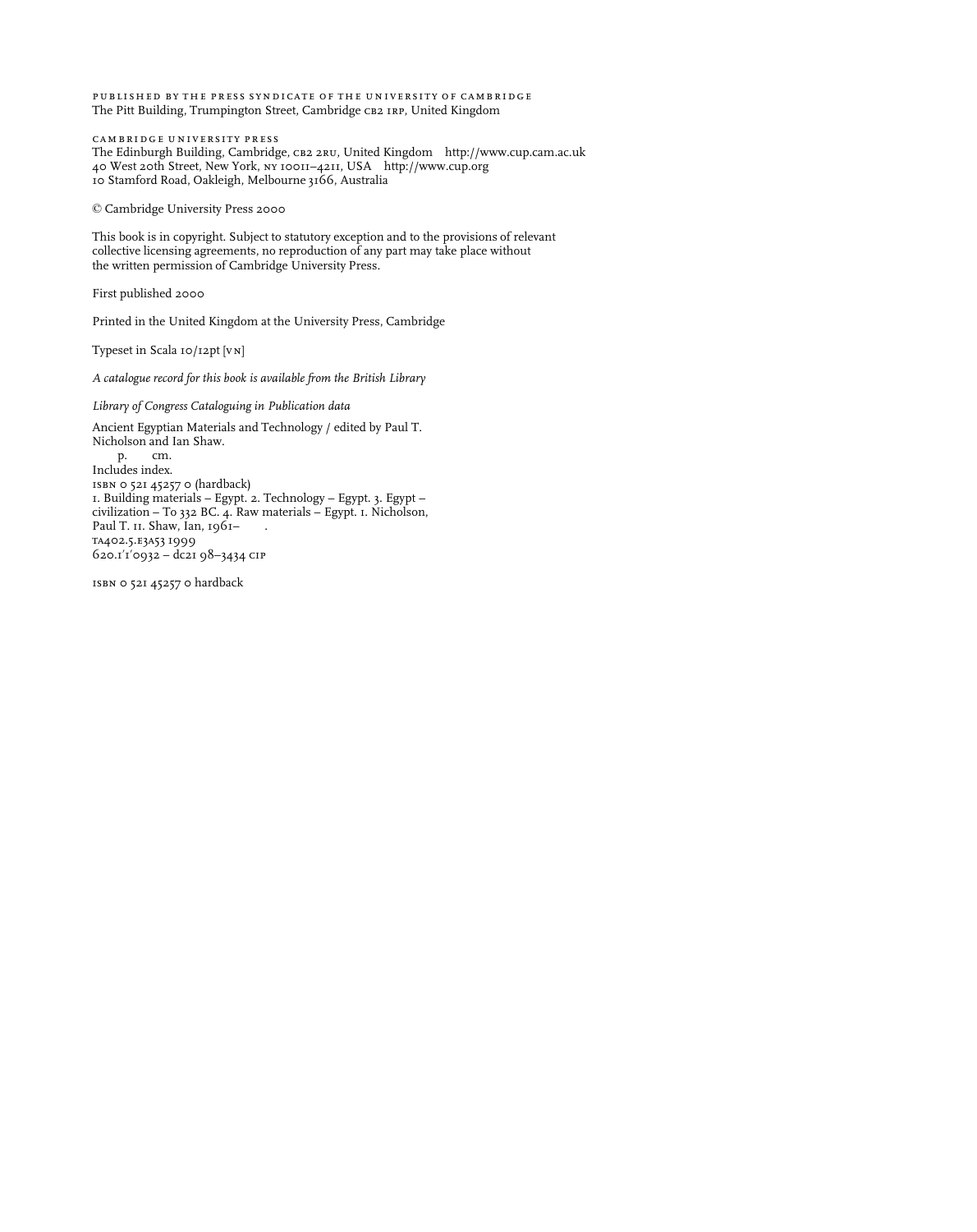### Contents

| List of figures      | V1   |
|----------------------|------|
| List of tables       | xix  |
| List of contributors | XX   |
| Acknowledgements     | xxi  |
| Abbreviations        | xxii |
|                      |      |

1. Introduction 1 paul t. nicholson and ian shaw

### **Part I: Inorganic materials**

| 2. Stone                                   | 5   |
|--------------------------------------------|-----|
| BARBARA G. ASTON, JAMES A. HARRELL AND     |     |
| <b>IAN SHAW</b>                            |     |
| 3. Soil (including mud-brick architecture) | 78  |
| <b>BARRY KEMP</b>                          |     |
| 4. Painting materials                      | 104 |
| LORNA LEE AND STEPHEN QUIRKE               |     |
| 5. Pottery                                 | T2T |
| JANINE D. BOURRIAU, PAUL T. NICHOLSON      |     |
| AND PAMELA J. ROSE                         |     |
| 6. Metals                                  | 148 |
| JACK OGDEN                                 |     |
| 7. Egyptian faience                        | I77 |
| PAUL T. NICHOLSON WITH                     |     |
| <b>EDGAR PELTENBURG</b>                    |     |
| 8. Glass                                   | 195 |
| PAUL T. NICHOLSON [TECHNOLOGY] AND         |     |
| JULIAN HENDERSON [ANALYSIS]                |     |
|                                            |     |
|                                            |     |
| Part II: Organic materials                 |     |
| 9. Papyrus                                 | 227 |
|                                            |     |

| BRIDGET LEACH AND JOHN TAIT |     |
|-----------------------------|-----|
| IO. Basketry                | 254 |
| WILLEMINAZ. WENDRICH        |     |
| II. Textiles                | 268 |
| GILLIAN VOGELSANG-EASTWOOD  |     |
|                             |     |

|  | 12. Leatherwork and skin products<br>CAROL VAN DRIEL-MURRAY | 299 |
|--|-------------------------------------------------------------|-----|
|  | 13. Ivory and related materials                             | 320 |
|  | OLGA KRZYSZKOWSKA SCIENTIFIC                                |     |
|  | ANALYSIS AND ROBERT MORKOT                                  |     |
|  | [EGYPTOLOGY]                                                |     |
|  | 14. Ostrich eggshells                                       | 332 |
|  | JACKE PHILLIPS                                              |     |
|  | 15. Wood                                                    | 334 |
|  | ROWENA GALE, PETER GASSON, NIGEL                            |     |
|  | HEPPER [BOTANY] AND GEOFFREY KILLEN                         |     |
|  | [TECHNOLOGY]                                                |     |
|  | 16. Mummification                                           | 372 |
|  | A. ROSALIE DAVID                                            |     |
|  | 17. Oil, fat and wax                                        | 390 |
|  | MARGARET SERPICO AND RAYMOND WHITE                          |     |
|  | 18. Resins, amber and bitumen                               | 430 |
|  | MARGARET SERPICO WITH A CONTRIBUTION                        |     |
|  | BY RAYMOND WHITE                                            |     |
|  | 19. Adhesives and binders                                   | 475 |
|  | RICHARD NEWMAN AND MARGARET                                 |     |
|  | SERPICO                                                     |     |
|  | 20. Hair                                                    | 495 |
|  | <b>JOANN FLETCHER</b>                                       |     |

### **Part III: Food technology**

| 21. Cereal production and processing          | 505 |
|-----------------------------------------------|-----|
| MARY ANNE MURRAY                              |     |
| 22. Brewing and baking                        | 537 |
| DELWEN SAMUEL                                 |     |
| 23. Viticulture and wine production           |     |
| MARY ANNE MURRAY WITH NEIL BOULTON            |     |
| AND CARL HERON                                |     |
| 24. Fruits, vegetables, pulses and condiments | ნიძ |
| <b>MARY ANNE MURRAY</b>                       |     |
| 25. Meat processing                           | 656 |
| <b>SALIMA IKRAM</b>                           |     |
|                                               |     |
| Index                                         |     |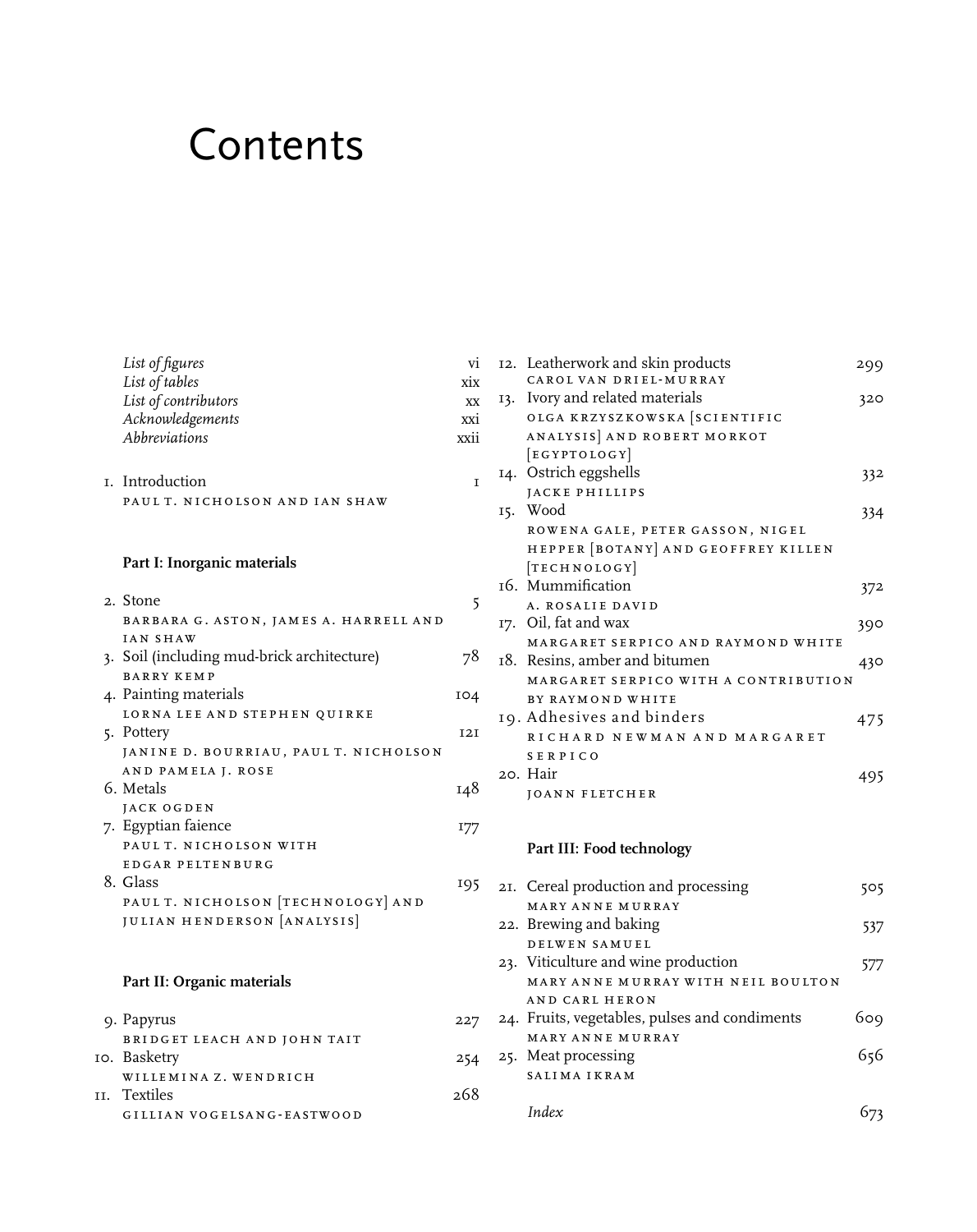# Figures

| 2.I  | Map of Egypt from (a) Luxor to the       |         |
|------|------------------------------------------|---------|
|      | Mediterranean and (b) Kerma to           |         |
|      | Luxor, showing locations of the known    |         |
|      | ancient hard-stone and soft-stone        |         |
|      | quarries.                                | $8 - 9$ |
| 2.2  | Map of Egypt from (a) Luxor to the       |         |
|      | Mediterranean and (b) Kerma to           |         |
|      | Luxor, showing locations of quarries     |         |
|      | and probable ancient sources of          |         |
|      | gemstones.                               | $IO-II$ |
| 2.3  | Generalised geological map of the        |         |
|      | Aswan area, showing locations of the     |         |
|      | granite, quartzite and sandstone         |         |
|      | quarries.                                | 16      |
| 2.4  | The Eighteenth-Dynasty 'unfinished       |         |
|      | obelisk' in the quarry for coarse pink   |         |
|      | granite at Aswan (photograph courtesy    |         |
|      | of Jim Harrell).                         | 17      |
| 2.5  | Greco-Roman extraction marks in the      |         |
|      | quarry for coarse pink granite at        |         |
|      | Aswan (photograph courtesy of Jim        |         |
|      | Harrell).                                | 17      |
| 2.6  | Quartzite quarry at Gebel Gulab near     |         |
|      | Aswan, from which the nearby             |         |
|      | unfinished obelisk of Seti I was         |         |
|      | extracted (photograph courtesy of Jim    |         |
|      | Harrell).                                | I7      |
| 2.7  | Figure showing IUGS classification of    |         |
|      | plutonic rocks (after Streckeisen 1973). | 2I      |
| 2.8  | Basalt quarry at Widan el-Faras in the   |         |
|      | Northern Fayum (photograph courtesy      |         |
|      | of Jim Harrell).                         | 24      |
| 2.9  | Pegmatitic diorite quarry in Wadi        |         |
|      | Umm Shegilat, Eastern Desert             |         |
|      | (photograph courtesy of Jim              |         |
|      | Harrell).                                | 3I      |
| 2.10 | Part of the Gebel el-Asr gneiss          |         |
|      | quarries: the so-called 'great' or       |         |
|      | 'chisel' quarry is in the foreground     |         |
|      | (photograph courtesy of Jim              |         |
|      | Harrell).                                | 33      |
|      |                                          |         |

| 2.II | Old Kingdom bowl carved from<br>the lighter-coloured anorthosite gneiss |                |
|------|-------------------------------------------------------------------------|----------------|
|      | with streaks and speckles (Ashmolean                                    |                |
|      | 1896-1908 E.401), Fourth Dynasty,                                       |                |
|      | from Mastaba A (Kaimenu) at Elkab                                       |                |
|      | (reproduced courtesy of the                                             |                |
|      | Ashmolean Museum, Oxford).                                              | 33             |
| 2.12 | Tonalite gneiss quarry at Mons                                          |                |
|      | Claudianus, Eastern Desert                                              |                |
|      | (photograph courtesy of Jim Harrell).                                   | 35             |
| 2.13 | Granodiorite statue of an official,                                     |                |
|      | Twelfth Dynasty, from Athribis (BM                                      |                |
|      | EA1237; photograph courtesy of the                                      |                |
|      | Trustees of the British Museum).                                        | 37             |
| 2.14 | Limestone quarry in Wadi                                                |                |
|      | Zebeida near Amarna (photograph                                         |                |
|      | courtesy of Jim Harrell).                                               | 4 <sub>I</sub> |
| 2.15 | Pillars inside an underground                                           |                |
|      | limestone quarry at Qau el-Kebir                                        |                |
|      | (photograph courtesy of Jim Harrell).                                   | 4Ι             |
| 2.16 | Limestone quarries at Qau el-Kebir                                      |                |
|      | (photograph courtesy of Jim Harrell).                                   | 4 <sub>I</sub> |
| 2.17 | Limestone quarry at Beni Hasan                                          |                |
|      | (photograph courtesy of Jim Harrell).                                   | 4 <sub>I</sub> |
| 2.18 | Limestone quarry at el-Sawayta                                          |                |
|      | (photograph courtesy of Jim Harrell).                                   | 4 <sub>I</sub> |
| 2.19 | Limestone breccia statue of the                                         |                |
|      | hippopotamus-goddess Taweret, Late                                      |                |
|      | Period (BM EA35700; photograph                                          |                |
|      | courtesy of the Trustees of the British                                 |                |
|      | Museum).                                                                | 43             |
| 2.20 | Gebel Dokhan (Mons Porphyrites),<br>Eastern Desert, with the southwest  |                |
|      | quarries and west quarries from which                                   |                |
|      | the purplish-red 'imperial'                                             |                |
|      | andesite-dacite porphyry was extracted                                  |                |
|      | (photograph courtesy of Jim Harrell).                                   | 48             |
| 2.2I | Andesite porphyry vessel, late                                          |                |
|      | Predynastic or Early Dynastic period                                    |                |
|      | (BM EA35304; photograph courtesy of                                     |                |
|      | the Trustees of the British Museum).                                    | 48             |
|      |                                                                         |                |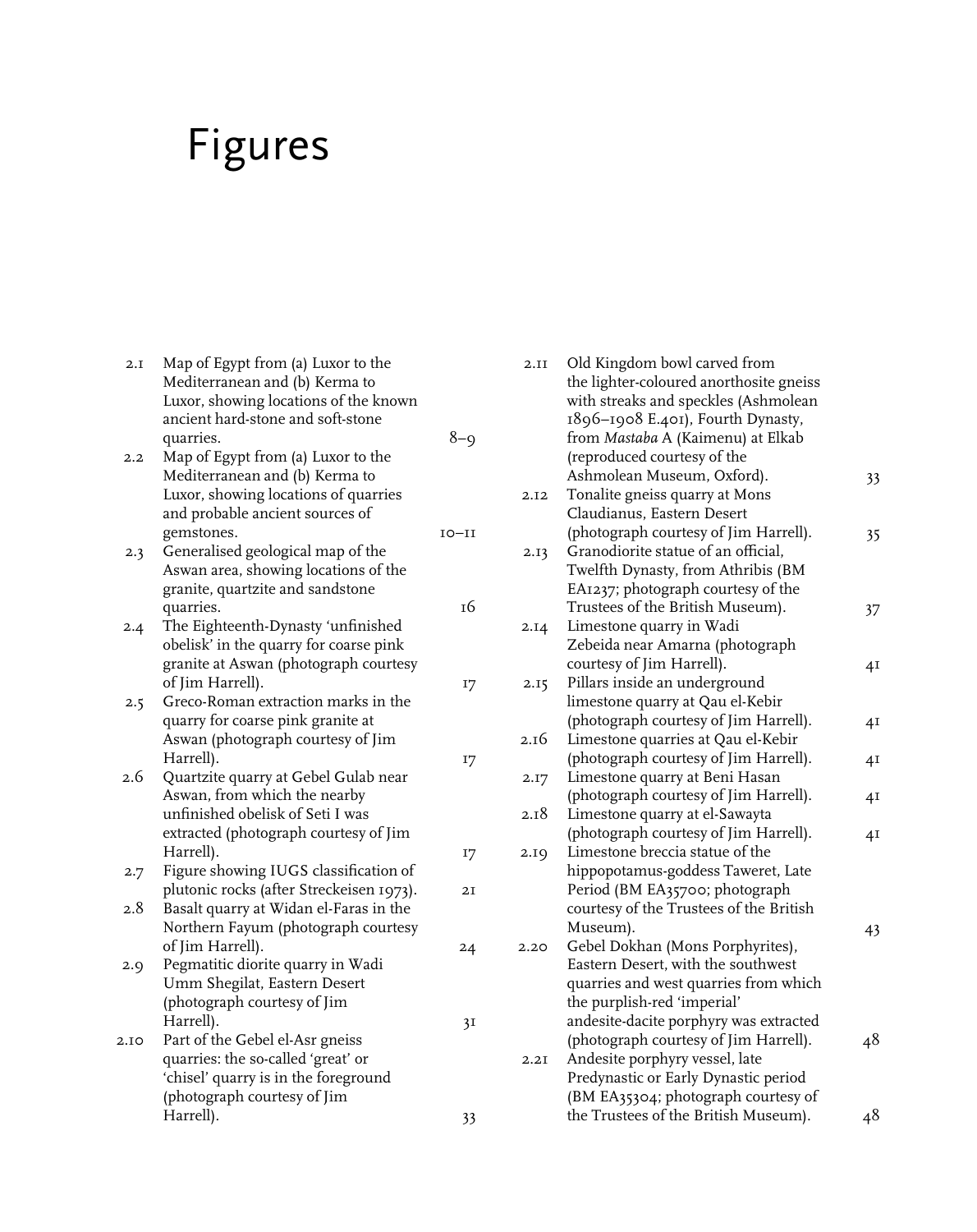| 2.22 | Sandstone quarry on the east bank at      |                |      | Period, Hierakonpolis (after Weeks       |                |
|------|-------------------------------------------|----------------|------|------------------------------------------|----------------|
|      | Gebel el-Silsila (photograph courtesy     |                |      | 1971-2); (c) part of the enclosure wall  |                |
|      | of Jim Harrell).                          | 54             |      | of the North Riverside Palace at         |                |
| 2.23 | Sandstone quarry at Nag el-Hoch           |                |      | Amarna; (d) side wall of a buried        |                |
|      | (photograph courtesy of Jim Harrell).     | 54             |      | portion of a ramp at Amarna (Kom         |                |
| 2.24 | Sandstone quarry at el-Mahamid            |                |      | el-Nana), (c) and (d) are reproduced by  |                |
|      | (photograph courtesy of Jim Harrell).     | 55             |      | permission of the Committee of the       |                |
| 2.25 | Siltstone-greywacke quarry in Wadi        |                |      | Egypt Exploration Society.               | 89             |
|      | Hammamat, Eastern Desert                  |                |      | A common method of making the            |                |
|      | (photograph courtesy of Jim Harrell).     |                | 3.5  | steps of a staircase was to use bricks   |                |
|      |                                           | 57             |      | laid on their edge, as at the            |                |
| 2.26 | The main travertine quarry at Hatnub,     |                |      |                                          |                |
|      | Eastern Desert (photograph courtesy       |                |      | Ramesseum (after Thorel 1976: 50).       | 90             |
|      | of Ian Shaw).                             | 59             | 3.6  | Section of niched 'palace-façade'        |                |
| 2.27 | Travertine quarry in Wadi Gerrawi,        |                |      | brickwork at First Dynasty tomb 3507     |                |
|      | Eastern Desert (photograph courtesy       |                |      | at Saqqara (reproduced by permission     |                |
|      | of Jim Harrell).                          | 60             |      | of the Committee of the Egypt            |                |
| 2.28 | One of numerous small quarries for        |                |      | Exploration Society).                    | $90^{\circ}$   |
|      | calcareous tuff and tuffaceous            |                | 3.7  | Niched brickwork on the                  |                |
|      | limestone on Gebel Manzal el-Seyl,        |                |      | Second-Dynasty 'funerary palace' at      |                |
|      | Eastern Desert (photograph courtesy       |                |      | Abydos, the Shunet el-Zebib.             | 9 <sub>I</sub> |
|      | of Jim Harrell).                          | 61             | 3.8  | Uses of spread mud layers. (a) in a      |                |
| 2.29 | Turquoise mine at Serabit el-Khadim,      |                |      | boat slipway at Mirgissa, Nubia (after   |                |
|      | Sinai, with a rock-cut stele of the       |                |      | Vercoutter 1970); (b) as a roof covering |                |
|      | Twelfth-Dynasty ruler Amenemhat III       |                |      | in a reconstruction of roof design at    |                |
|      | just above the entrance (photograph       |                |      | Amenhotep III's palace at Malkata,       |                |
|      | courtesy of Ian Shaw).                    | 63             |      | site E, square af21 (1973 excavations of |                |
| 2.30 | Scene from the tomb of Rekhmira at        |                |      | the University Museum of                 |                |
|      | Thebes (TT100), showing sculptors         |                |      | Pennsylvania).                           | 94             |
|      | polishing and inscribing colossal         |                | 3.9  | Brick vaults and domes. (a) the earliest |                |
|      | statues of Thutmose III (after a          |                |      | example, which covers a subsidiary       |                |
|      | water-colour by Norman de Garis           |                |      | burial at Saqqara tomb 3500, First       |                |
|      | Davies, 1927; courtesy of the             |                |      | Dynasty (after Emery 1958); (b) brick    |                |
|      |                                           |                |      |                                          |                |
|      | Metropolitan Museum of Art, New           | 66             |      | vaulting at the Ramesseum with           |                |
|      | York).                                    |                |      | alternate pitching for double or         |                |
| 3.1  | The relative proportions of clay, silt,   |                |      | multiple vault layers (after Thorel      |                |
|      | and sand in samples of brick and soil     |                |      | $1976$ ; (c) a detail of the same,       |                |
|      | from Amarna and East Karnak (after        |                |      | showing the grooved surfaces of the      |                |
|      | French 1981, 1984) (drawing by Barry      |                |      | vaulting bricks; (d) domed brick chapel  |                |
|      | Kemp).                                    | 8 <sub>I</sub> |      | at the Fourth Dynasty tomb of Seneb      |                |
| 3.2  | Brick data from three buildings of        |                |      | at Giza (after Junker 1941).             | 95             |
|      | Amenhotep III: sites E and K at           |                | 3.10 | Brick vaulting at the magazines beside   |                |
|      | Malkata, and Kom el-'Abd to the south     |                |      | the temple of Seti I at Abydos.          | 96             |
|      | of these (based on a study by John        |                | 3.11 | Architectural mouldings in mud. (a)      |                |
|      | McDonald for the University Museum        |                |      | ribbed vaulted roof in a Fourth Dynasty  |                |
|      | of Pennsylvania) (drawing by Barry        |                |      | chapel at Giza which used specially      |                |
|      | Kemp).                                    | 86             |      | moulded bricks (after Fisher 1924); (b)  |                |
| 3.3  | Point scatter of sample brick sizes       |                |      | moulded mud panels fixed to a Third      |                |
|      | from the Early Dynastic period, Middle    |                |      | Dynasty tomb façade (no. 3070) at        |                |
|      | Kingdom and Late Period. Each point       |                |      | Saqqara by wooden pins (after Emery      |                |
|      | represents average (or approximate)       |                |      | 1968); (c) archers' loopholes in the     |                |
|      | measurements (after Spencer 1979a:        |                |      | fortress wall at Buhen, Twelfth Dynasty  |                |
|      | pl. 41).                                  | 87             |      | (after Emery et al. 1979); (d) composite |                |
| 3.4  | The laying of bricks. (a) features of a   |                |      | column from building R41.5 at Amarna     |                |
|      | mud-brick wall of the New Kingdom;        |                |      | (drawing by Ralph Lavers, reproduced     |                |
|      | (b) pattern of bricklaying to achieve the |                |      | by permission of the Committee of the    |                |
|      | niched façade effect, Early Dynastic      |                |      | Egypt Exploration Society); (e) parapet  |                |
|      |                                           |                |      |                                          |                |
|      |                                           |                |      |                                          |                |
|      |                                           |                |      |                                          |                |
|      |                                           |                |      |                                          |                |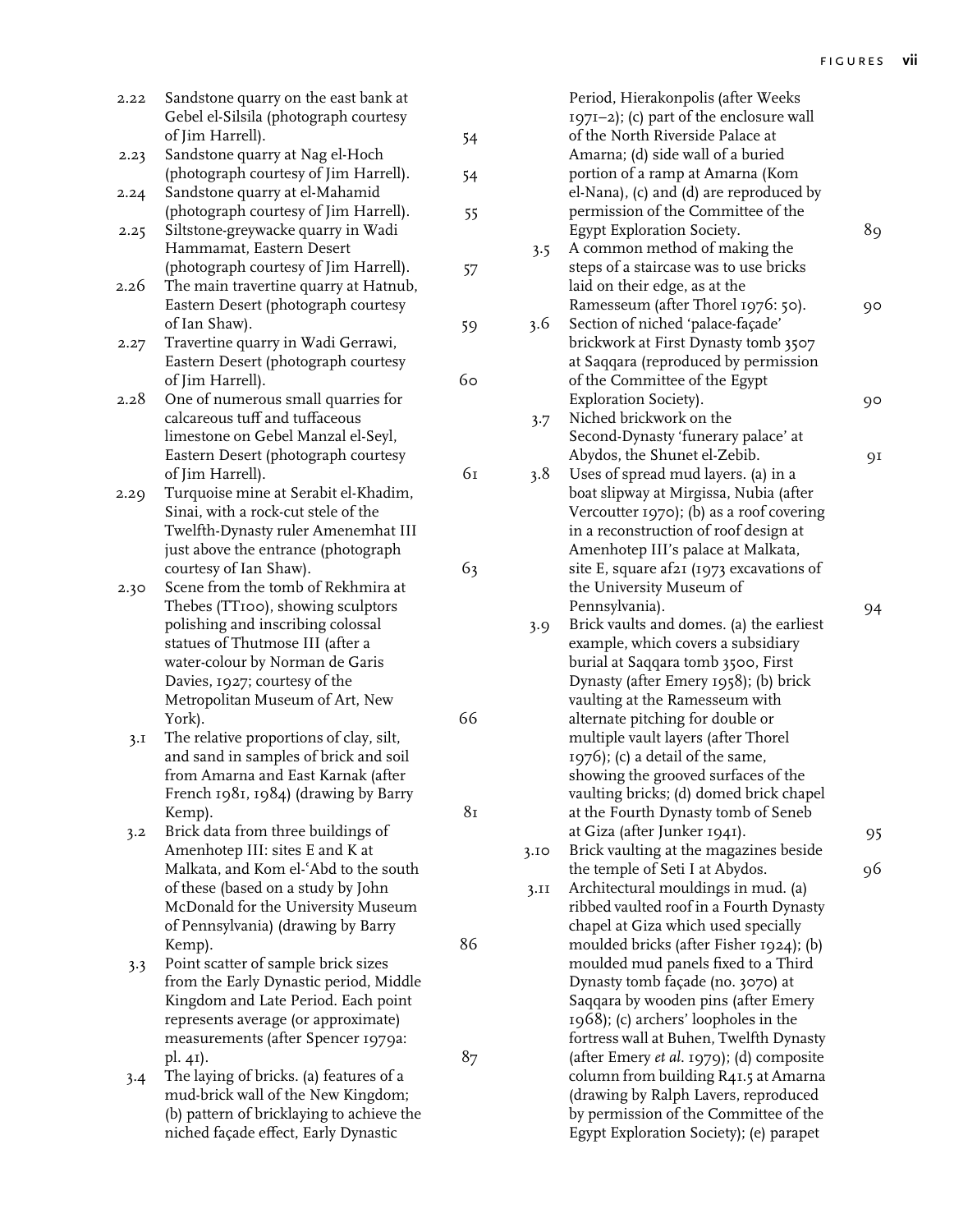moulding for an ornamental pool at Maru-Aten, Amarna (after Peet and Woolley 1923: 119, fig. 19, pl. XXXVII); (f) and (g) cornice mouldings from Deir el-Medina (after Bruyère 1926). 97 3.12 Part of the lower ramparts of the Twelfth-Dynasty fortress at Mirgissa, Nubia (reproduced from Vercoutter 1970, pl. VIIIb). 98 3.13 New Kingdom and Late Period ramparts. (a) section through the enclosure wall at Medinet Habu (after Hölscher 1951); (b) sketch of preserved brick crenellations at the Late Period fortress on Dorginarti Island, Nubia (after Knudstad 1966: pl. XXIVa); (c) plan of one course of bricks and timber beams in the enclosure wall of the Montu temple at Karnak (after Christophe 1951: pl. VI); (d) plan of the foundation brickwork at the north corner of the Montu temple at Karnak, built over earlier constructions (after Christophe 1951: pls. XVI, XVII); (e) reconstruction of the centre of the east side of the Thirtieth-Dynasty enclosure wall at the Amun temple at Karnak (after Golvin and Hegazy 1993). 99 3.14 Cellular brick foundation platform for the Palace of Apries at Memphis, viewed to the north. The cellular chambers were originally domed. 100 3.15 A section of the Late Period pan-bedded enclosure wall at the Kom el-Sultan, Abydos, built over house walls of the Old Kingdom. Too 5.1 Handle of New Kingdom amphora from Memphis (photograph by P.T. Nicholson, reproduced by courtersy of the Egypt Exploration Society). 123 5.2 Axonometric reconstruction of Workshop 2 at 'Ayn-Asil, Dakhla Oasis. First Intermediate Period. (Soukiassian *et al* 1990, frontispiece, courtesy of Georges Soukiassian). 123 5.3 Potter from the Fifth-Dynasty tomb of Ty at Saqqara (drawing by U. Gerner after photograph). 126 5.4 Middle Kingdom flask from Diospolis Parva (Fitzwilliam Museum, E.83.1899, drawing by W. Schenck with the original published drawing for comparison). 127 5.5 Fabric description sheet, filled in for the example of Nile B2(photographed in Figure 5.6a). Eighteenth Dynasty, from Memphis. 129 5.6 Sherd breaks photographed through the microscope: (a) Nile B $2 \times 20$ magnification, described in Figure 5.5. (b) Marl D  $\times$  30 magnification. Both from Memphis. (photograph courtesy of J.D. Bourriau). 130 5.7 Photographs of thin-sections: (a) Nile B2 from Memphis. Taken under PPL. (b) Marl D from Memphis. Taken under XPL (Bourriau and Nicholson 1992: colour pl. 3a). 132 5.8 Compositional data: twenty-two elemental concentrations for 150 samples of Nile silt fabrics and 193 samples of Marl clay fabrics (from Bellido *et al.* forthcoming). 134 5.9 Dendrogram showing results of XRF analysis of pottery from 'Ayn Asil (after Ballet and Picon 1990: Figure 38. Reproduced with permission). 135 6.1 Scenes from the Theban tomb of the Eighteenth-Dynasty vizier Rekhmira (TT100), showing metalworking, including the casting of two bronze doors (after Davies 1943: plate 52). 150 6.2 Scenes from the Theban tomb of Puyemra (TT39), showing metalworking (after Pusch 1990: fig. 10b). 155 6.3 Plan of the cross-shaped smelting area at the Delta site of Qantir (after Pusch 1990: Abb. 2; drawing reproduced courtesy of excavation Qantir and J. Klang). 156 6.4 Scene of gold processing in the Ramesside tomb of Kha'y, 'gold washer of the treasury of Pharaoh', at Saqqara (after Martin 1991: fig. 90). 162 6.5 Reconstruction of the smelting process used by Ramesside metal-workers at the Delta site of Qantir (after Pusch 1990: Abb. 4; drawing reproduced courtesy of excavation Qantir and J. Klang).  $167$ 7.1 A scene from the tomb of Ibi, chief steward of the divine adoratrice in the time of Psamtek I at Thebes (TT36;  $c$ . 664–610 BC) (after Davies 1902: pl. 25). 178 7.2 One of the kiln pits discovered in Locus 14 at Abydos by the excavations of the joint expedition of the University of Pennsylvania Museum, Yale University and the Institute of Fine Arts, New York University (see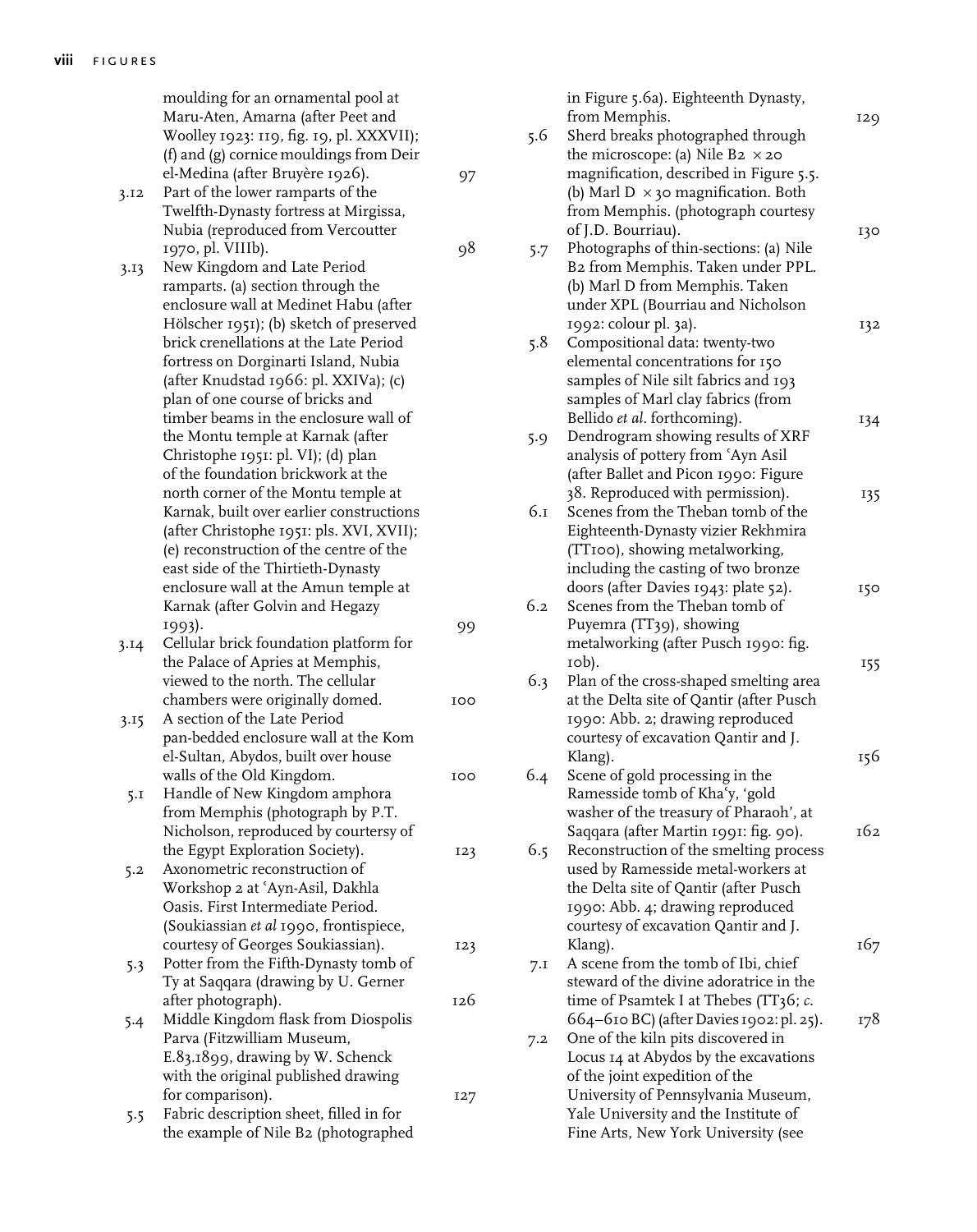|          | Fig. 7.3; photograph courtesy of         |     |      | ate crystals in opaque white fourteenth-       |     |
|----------|------------------------------------------|-----|------|------------------------------------------------|-----|
|          | Matthew Adams).                          | 180 |      | century BC Egyptian glass (magnifica-          |     |
| 7.3      | One of the Locus 14 kiln pits at         |     |      | tion $\times$ 2500) (photograph courtesy of J. |     |
|          | Abydos, after excavation (looking        |     |      | Henderson).                                    | 208 |
|          | south - see Fig. 7.2) (photograph        |     | 8.7  | Photomicrograph of lead antimonate             |     |
|          | courtesy of University of Pennsylvania   |     |      | crystals in opaque yellow fourteenth-          |     |
|          | Museum and Matthew Adams).               | 180 |      | century BC Egyptian glass (magnifica-          |     |
| 7.4      | Scanning electron microscope             |     |      | tion $\times$ 1000) (photograph courtesy of J. |     |
|          | photograph of a section through          |     |      | Henderson).                                    | 208 |
|          | 'glassy faience', from a Twenty-fifth or |     | 8.8  | X-ray spectrum for an opaque white             |     |
|          | Twenty-sixth Dynasty shabti (BM          |     |      | glass from Amarna showing X-ray                |     |
|          | EA34095) (photograph courtesy of         |     |      | peaks above background (drawing by J.          |     |
|          | M.S. Tite).                              | 185 |      | Henderson).                                    | 209 |
| 7.5      | The three methods of faience glazing     |     | 8.9  | X-ray spectrum for an opaque yellow            |     |
|          | (after Vandiver 1983: A145).             | 189 |      | glass from Amarna showing X-ray                |     |
| 7.6      | Scanning electron microscope             |     |      | peaks above background. (drawing by            |     |
|          | photograph of a section through          |     |      | J. Henderson).                                 | 209 |
|          | faience glazed by efflorescence, from    |     | 8.10 | X-ray spectrum for an opaque blue              |     |
|          | an Eighteenth-Dynasty vessel             |     |      | glass from Amarna showing X-ray                |     |
|          | excavated at Amarna (Petrie Museum       |     |      | peaks above background (drawing by J.          |     |
|          | UC30153; photograph courtesy of the      |     |      | Henderson).                                    | 210 |
|          | Petrie Museum of Egyptian                |     | 8.11 | X-ray spectrum for a translucent blue          |     |
|          | Archaeology, University College          |     |      | glass from Amarna showing X-ray                |     |
|          | London and M.S. Tite).                   | 190 |      | peaks above background (drawing by J.          |     |
|          | Scanning electron microscope             |     |      | Henderson).                                    | 2II |
| 7.7      | photograph of a section through          |     | 8.12 | Schematic diagram (section) of an              |     |
|          | faience glazed by cementation, from a    |     |      | electron microprobe (drawing by J.             |     |
|          | Twenty-first-Dynasty shabti (BM          |     |      | Henderson).                                    |     |
|          | RL16323; photograph courtesy of M.S.     |     |      | A bivariate plot of weight percent of          | 213 |
|          | Tite).                                   |     | 8.13 | potassium oxide $(K_2O)$ versus weight         |     |
| 7.8      | Scanning electron microscope             | 190 |      | percent magnesia (MgO) in glass                |     |
|          | photograph of a section through          |     |      | samples dating to between the                  |     |
|          | faience glazed by application, from a    |     |      | fifteenth and twelfth centuries BC             |     |
|          |                                          |     |      |                                                |     |
|          | Late Period shabti (BM RL16322;          |     |      | from Pella (Jordan), Tell Brak (Syria),        |     |
|          | photograph courtesy of M.S. Tite).       | 191 |      | Amarna (Egypt) and Minoan samples              |     |
| $8_{.1}$ | Petrie's reconstruction of the           |     |      | from Crete. The relative magnesia and          |     |
|          | glassmaking process (after Petrie        |     |      | potassium oxide levels of some glasses         |     |
|          | 1894: plate XIII: 62).                   | 199 |      | from Europe (of the eleventh to                |     |
| 8.2      | 'Kiln 3' at site O45.1, Amarna           |     |      | seventh centuries BC) are also plotted         |     |
|          | (reproduced courtesy of the Egypt        |     |      | (drawing by J. Henderson).                     | 220 |
|          | Exploration Society).                    | 2OI | 9.1  | The stems and flowerheads of papyrus           |     |
| 8.3      | Schematic cross section through the      |     |      | plants (photograph courtesy of Bridget         |     |
|          | reconstructed furnace and schematic      |     |      | Leach).                                        | 230 |
|          | diagram showing the complicated          |     | 9.2  | Stages of papyrus manufacture.                 |     |
|          | pattern of brickwork in 'kiln 3'         |     |      | (photograph courtesy of Bridget Leach).        | 232 |
|          | (drawing by Ian Dennis).                 | 202 | 9.3  | Views of each end of the Greenfield            |     |
| 8.4      | Making a glass vessel by the core        |     |      | Papyrus (BM EA10554: the papyrus of            |     |
|          | forming process (drawing by Sal and      |     |      | Nestanebtisheru, Third Intermediate            |     |
|          | Barbie Garfi).                           | 203 |      | Period; courtesy of the Trustees of The        |     |
| 8.5      | Scanning electron microscope             |     |      | British Museum).                               | 233 |
|          | photograph of 'Egyptian blue' from a     |     | 9.4  | Scene of papyrus gathering from the            |     |
|          | Roman mosaic of the second century       |     |      | tomb of Senbi's son Ukh-hotep at               |     |
|          | AD (E-B14122; courtesy of the Trustees   |     |      | Meir, Middle Kingdom (after                    |     |
|          | of the British Museum and Professor      |     |      | Blackman 1915a: pls. 3-4).                     | 235 |
|          | M.S. Tite).                              | 205 | 9.5  | The Papyrus of Nesmin (BM                      |     |
| 8.6      | Photomicrograph of calcium antimon-      |     |      | EAIOI88/I4, Late Period; see Quirke            |     |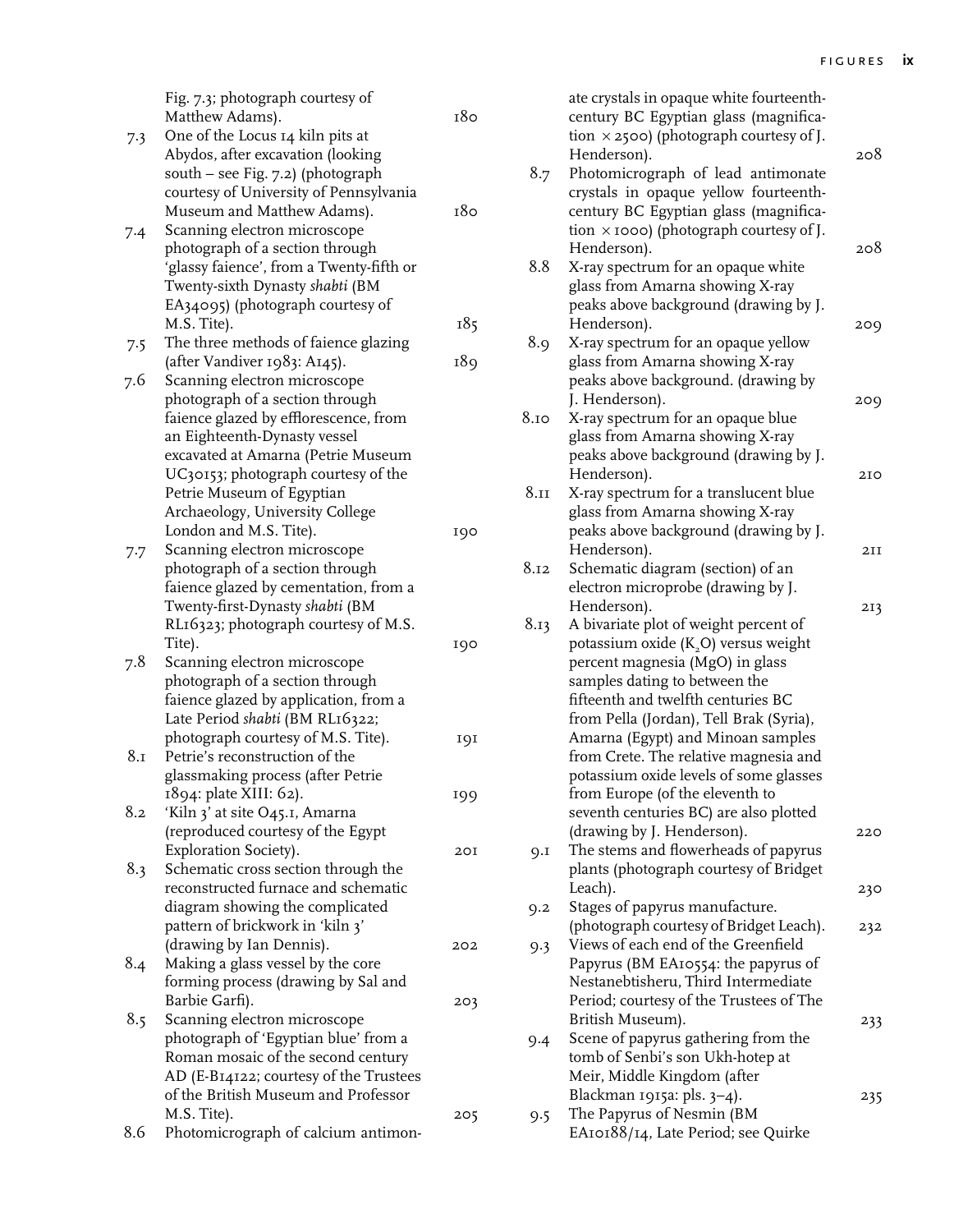|      | 1993: 49); the sheet joins are visible<br>when it is seen through transmitted<br>light (reproduced courtesy of the |     | 10.8  | Representations of coiled basketry,<br>twined basketry and other techniques<br>(drawing by W.Z. Wendrich).     | 262             |
|------|--------------------------------------------------------------------------------------------------------------------|-----|-------|----------------------------------------------------------------------------------------------------------------|-----------------|
| 9.6  | Trustees of the British Museum).<br>A papyrus bearing a liturgy in hieratic<br>(BM EA10819, Eighteenth Dynasty),   | 237 | 10.9  | Painting from the Eighteenth-Dynasty<br>Theban tomb-chapel of the vizier<br>Rekhmira (TT 100), showing tribute |                 |
|      | which has been subjected to insect<br>attack while rolled (reproduced                                              |     |       | from Nubia, including twined bags<br>and coiled baskets decorated with                                         |                 |
|      | courtesy of the Trustees of the British                                                                            |     |       | coloured winders (after Davies 1943:                                                                           |                 |
|      | Museum).                                                                                                           | 240 |       | pl. XLIII).                                                                                                    | 266             |
| 9.7  | 'Made-up' or 'false' papyrus rolls,                                                                                |     | II.I  | Model of a spinning and weaving                                                                                |                 |
|      | some wrapped in linen (BM,                                                                                         |     |       | workshop from the early Middle                                                                                 |                 |
|      | unregistered; reproduced courtesy of<br>the Trustees of the British Museum).                                       |     |       | Kingdom tomb of Meketra (photograph<br>courtesy of the Metropolitan Museum                                     |                 |
| 9.8  | The Papyrus of Nesmin (BM                                                                                          | 243 |       | of Art, New York).                                                                                             | 268             |
|      | EAIOI88/I4, Late Period). Photograph                                                                               |     | II.2  | Scene showing the sowing of flax from                                                                          |                 |
|      | taken in 1988, prior to conservation                                                                               |     |       | the painted decoration of the Middle                                                                           |                 |
|      | (reproduced courtesy of the Trustees                                                                               |     |       | Kingdom tomb of Urarna at Sheikh                                                                               |                 |
|      | of the British Museum).                                                                                            | 244 |       | Saïd (tomb 25) (after Davies, 1901: pl.                                                                        |                 |
| 9.9  | Papyrus bearing Coffin Texts                                                                                       |     |       | XVI).                                                                                                          | 270             |
|      | (BM EA10676/24, Middle Kingdom).                                                                                   |     | II.3  | Detail of a wall-painting in the                                                                               |                 |
|      | Photograph (a) shows it inside a                                                                                   |     |       | tomb-chapel of Dagi at Thebes                                                                                  |                 |
|      | mount, which has developed a bloom                                                                                 |     |       | (TT103), showing the preliminary                                                                               |                 |
|      | on the inside of the glass. Photograph                                                                             |     |       | preparation of flax (after Davies 1913:                                                                        |                 |
|      | (b) shows it after the mount has been                                                                              |     |       | pl. XXXVII).                                                                                                   | 27I             |
|      | dismantled, with the bloom on the                                                                                  |     | II.4  | Different methods of spinning, as                                                                              |                 |
|      | glass corresponding to the outline of                                                                              |     |       | represented in the wall-paintings of                                                                           |                 |
|      | the papyrus (reproduced courtesy of                                                                                |     |       | various Middle Kingdom and New                                                                                 |                 |
|      | the Trustees of the British Museum).                                                                               | 246 |       | Kingdom tomb-chapels.                                                                                          | 273             |
| IO.I | Basketry techniques occurring in<br>Egypt: (a) coiling, (b) weaving, (c)                                           |     | II.5  | Close-up of some fine, warp-faced<br>cloth decorated with a band in red                                        |                 |
|      | twining, (d) plaiting, (e) sewn plaits, (f)                                                                        |     |       | (madder) and blue (indigotin)                                                                                  |                 |
|      | looping around a core (g)                                                                                          |     |       | (photograph courtesy of the                                                                                    |                 |
|      | looping/knotless netting, (h)                                                                                      |     |       | Rijksmuseum van Oudheden, Leiden).                                                                             | 275             |
|      | piercing/sewing, (i) binding.                                                                                      | 256 | 11.6  | Warp-faced braids used on the side                                                                             |                 |
| 10.2 | Neolithic coiled basket from the                                                                                   |     |       | edges and lower edge of a tunic from                                                                           |                 |
|      | Fayum (reproduced from                                                                                             |     |       | the tomb of Tutankhamun (KV62)                                                                                 |                 |
|      | Caton-Thompson and Gardner 1934:                                                                                   |     |       | (photograph courtesy of the Griffith                                                                           |                 |
|      | pl. xxix).                                                                                                         | 257 |       | Institute, Oxford).                                                                                            | 276             |
| IO.3 | Construction drawing of the binding                                                                                |     | II.7  | Bird's eye view of a ground loom from                                                                          |                 |
|      | technique of the basketry coffin found                                                                             |     |       | the Middle Kingdom tomb of                                                                                     |                 |
|      | at Tarkhan (displayed in room R/UII                                                                                |     |       | Khnumhotep, Beni Hasan (BH3; after                                                                             |                 |
|      | of the Egyptian Museum, Cairo,                                                                                     |     |       | Newberry 1893: pl. XXIX).                                                                                      | 277             |
|      | unnumbered).                                                                                                       | 258 | 11.8  | Detail of a painting depicting a vertical                                                                      |                 |
| IO.4 | Weaving patterns occurring most<br>frequently in ancient Egyptian                                                  |     |       | loom in the New Kingdom<br>tomb-chapel of Thutnefer at Thebes                                                  |                 |
|      | furniture matting: tabbies and twills                                                                              |     |       | (TT 104; after Davies 1929: fig.1, p.                                                                          |                 |
|      | (drawing by W.Z. Wendrich)                                                                                         | 258 |       | $234$ ).                                                                                                       | 277             |
| IO.5 | Examples of twined basketry (drawing                                                                               |     | II.9  | Remains of a beaded tunic (Carter no.                                                                          |                 |
|      | by W.Z. Wendrich).                                                                                                 | 259 |       | 21d) found in the tomb of                                                                                      |                 |
| 10.6 | Examples of coiled basketry (drawing                                                                               |     |       | Tutankhamun (KV62) (photograph                                                                                 |                 |
|      | by W.Z. Wendrich).                                                                                                 | 260 |       | courtesy of the Griffith Institute,                                                                            |                 |
| IO.7 | Mat-maker from the tomb of Khety in                                                                                |     |       | Oxford).                                                                                                       | 28 <sub>O</sub> |
|      | Beni Hasan (BH17) (drawing by A.M.                                                                                 |     | II.IO | Close-up of appliqué and embroidery                                                                            |                 |
|      | Hense).                                                                                                            | 261 |       | from a tunic panel, tomb of                                                                                    |                 |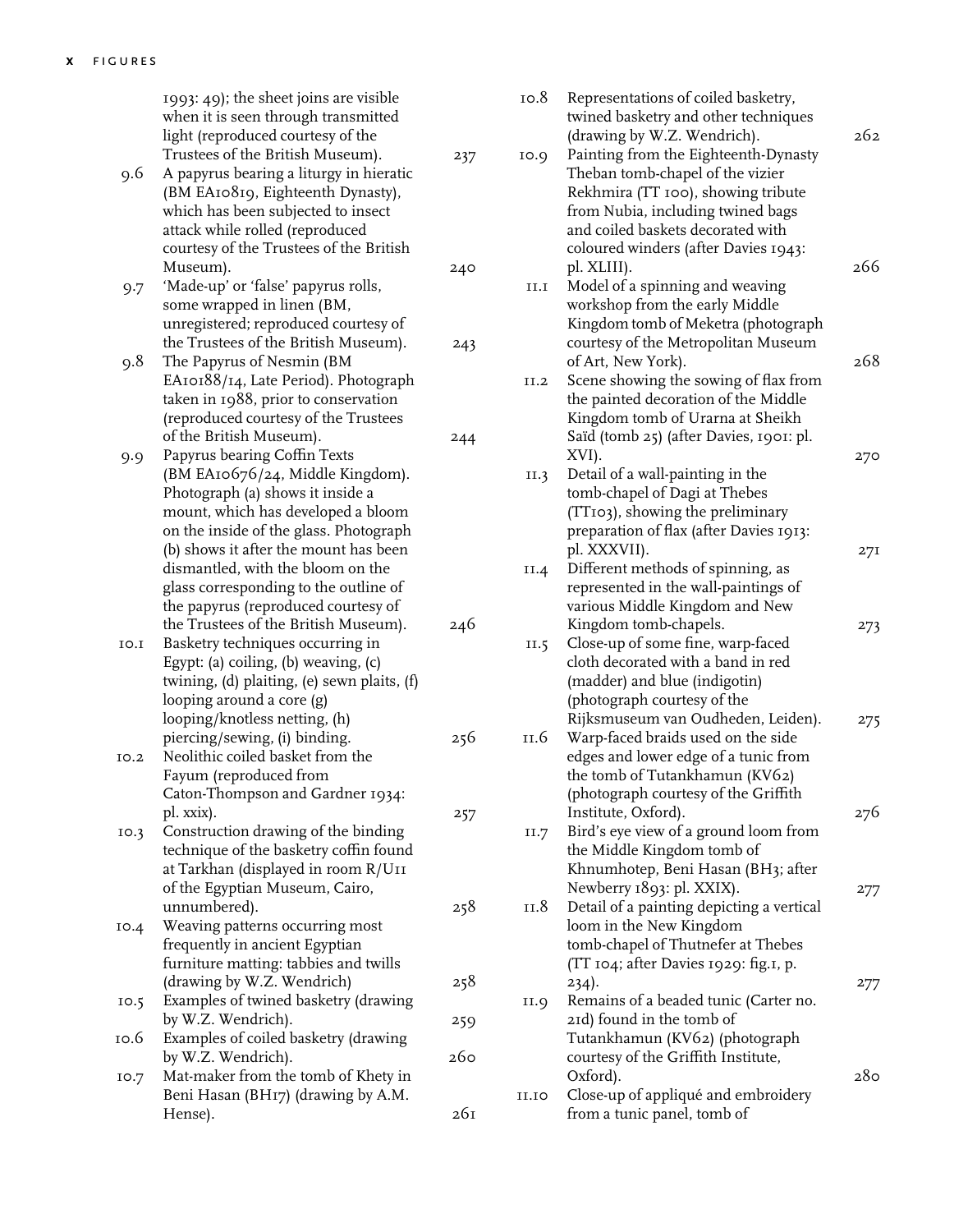|       | Tutankhamun (KV62) (photograph                      |     |
|-------|-----------------------------------------------------|-----|
|       | courtesy of the Stichting Textile                   |     |
|       | Research Centre, Leiden).                           | 281 |
| II.II | Various seams and hems used in                      |     |
|       | Pharaonic Egypt (after original                     |     |
|       | drawings by G. Vogelsang-Eastwood).                 | 283 |
| II.I2 | A laundry scene depicted in the                     |     |
|       | Middle Kingdom tomb of                              |     |
|       | Khnumhotep at Beni Hasan                            |     |
|       | (BH <sub>3</sub> ) (after Newberry 1893: pl. XXIX). | 284 |
| II.I3 | Various 'quality marks' inscribed on                |     |
|       | Egyptian textiles of the Dynastic                   |     |
|       | period, all five of which are in the                |     |
|       | Egyptian Museum, Cairo (after an                    |     |
|       | original by G. Vogelsang-Eastwood).                 | 285 |
| II.I4 | A linen loincloth from a 'rectangular               |     |
|       | gable-topped coffin' at Deir el-Medina              |     |
|       | (reproduced from Carnarvon and                      |     |
|       | Carter 1912: 83, pl. LXIX:1).                       | 287 |
| II.15 | Leather loincloths from a New                       |     |
|       | Kingdom box bearing the name of                     |     |
|       | Maiherpri (reproduced from Carter                   |     |
|       | 1903: 46–7).                                        | 287 |
| 11.16 | Mummy wearing a V-necked dress of                   |     |
|       | the sleeveless type (photograph                     |     |
|       | courtesy of the Museum of Fine Arts,                |     |
|       | Boston).                                            | 288 |
| 11.17 | Old Kingdom V-necked dress with                     |     |
|       | sleeves, from Asyut (reproduced from                |     |
|       | Chassinat and Palanque 1911: pl.                    |     |
|       | XXXIII).                                            | 289 |
| 11.18 | Long tunic from the New Kingdom                     |     |
|       | tomb of Kha at Deir el-Medina (TT8)                 |     |
|       | (reproduced from Schiaparelli 1927:                 |     |
|       | fig. 69).                                           | 289 |
| 11.19 | Detail from a painted wall-relief in the            |     |
|       | Old Kingdom mastaba of Ptahhotep                    |     |
|       | and Akhethotep at Saqqara, showing a                |     |
|       | hunter wearing a knotted cloak (after               |     |
|       | Davies 1900: pl. XVIII).                            | 290 |
| II.20 | Bedding from the tomb of Kha (TT8)                  |     |
|       | at Deir el-Medina (reproduced from                  |     |
|       | Schiaparelli 1927: fig. 105).                       | 291 |
| II.2I | Detail from a wall-painting in the                  |     |
|       | Middle Kingdom tomb of Amenemhat                    |     |
|       | at Beni Hasan (BH2), showing the use                |     |
|       | of a cloth grape-juice strainer (after              |     |
|       | Newberry 1893: pl. XII).                            | 292 |
| II.22 | Shroud of Ahmose Meritamun, who                     |     |
|       | was probably the wife of the early                  |     |
|       | Eighteenth-Dynasty ruler Amenhotep                  |     |
|       | I (Cairo, Egyptian Museum)                          |     |
|       | (photograph courtesy of the                         |     |
|       | Metropolitan Museum of Art, New                     |     |
|       | York).                                              | 296 |
|       |                                                     |     |

| I2.I         | Old Kingdom butchery scenes: (a)<br>Scene in the tomb-chapel of Pepyankh<br>at Meir, showing the throat and belly |     |
|--------------|-------------------------------------------------------------------------------------------------------------------|-----|
|              | of an antelope being cut, the skin<br>loosened, and the right foreleg                                             |     |
|              | beginning to be cut off (after                                                                                    |     |
|              | Blackman 1914-53: V, pl. XXXV). (b)                                                                               |     |
|              | Scene in the tomb-chapel of Userneter                                                                             |     |
|              | at Saqqara, showing the front leg and                                                                             |     |
|              | heart of the animal being carried away,                                                                           |     |
|              | and its hide hanging from its rib cage                                                                            |     |
|              | (after Murray 1904: pl. XXII). (c)                                                                                |     |
|              | Scene from the tomb of Ptahhotep at                                                                               |     |
|              | Saqqara, showing the slicing and                                                                                  |     |
|              | pummelling of the animal's hide after                                                                             |     |
|              | the removal of its legs (after Murray                                                                             |     |
|              | 1904: pl. XI)                                                                                                     | 30I |
| 12.2         | Late Eighteenth- or early                                                                                         |     |
|              | Nineteenth-Dynasty relief from                                                                                    |     |
|              | Saqqara, showing the process of                                                                                   |     |
|              | stretching and scraping of skins                                                                                  |     |
|              | (Berlin, ÄM 19782; after Martin 1987:                                                                             |     |
|              | pl. 23, no. 68).                                                                                                  | 304 |
| 12.3         | Multi-coloured sandal (BM EA36200;                                                                                |     |
|              | drawing by C. van Driel-Murray).                                                                                  | 307 |
| 12.4         | Diagramatic section detail of                                                                                     |     |
|              | multi-coloured strips edging an                                                                                   |     |
|              | artefact from Amarna (UC 35939;                                                                                   |     |
|              | drawing by C. van Driel-Murray).                                                                                  | 307 |
| 12.5         | (a) Leather-covered clay cone (Petrie                                                                             |     |
|              | Museum UC 4369 and (b) stick                                                                                      |     |
|              | wound round with rawhide (Petrie                                                                                  |     |
|              | Museum UC 5058).                                                                                                  | 308 |
| 12.6         | Characteristic elements of                                                                                        |     |
|              | Roman-period water skins from Mons                                                                                |     |
|              | Claudianus (drawings Susan<br>Winterbottom).                                                                      |     |
|              | Six-segment red and yellow leather                                                                                | 310 |
| 12.7         | ball from el-Riqqa (Petrie Museum UC                                                                              |     |
|              | 31433) with segment pattern.                                                                                      | 3II |
| 12.8         | (a) A sandal (BM $EAG3216$ ) and (b) a                                                                            |     |
|              | 'milk pail' (BM EA63223) both from                                                                                |     |
|              | Mostagedda (drawings by C. van                                                                                    |     |
|              | Driel-Murray).                                                                                                    |     |
| 12.9         | Leather artefact from Amarna (Berlin,                                                                             |     |
|              | ÄM).                                                                                                              | 3II |
| <b>I2.IO</b> | Predynastic sandal from Gebelein with                                                                             |     |
|              | reconstructed cutting pattern (Turin,                                                                             |     |
|              | Museo Egizio; after Donadoni Roveri                                                                               |     |
|              | 1988: pl. 5).                                                                                                     | 312 |
| <b>12.II</b> | Egyptian sandals (drawing by C.van                                                                                |     |
|              | Driel-Murray).                                                                                                    | 313 |
| <b>I2.I2</b> | Basic patterns of Egyptian footwear                                                                               |     |
|              | (drawing by C.van Driel-Murray).                                                                                  | 314 |
| 12.13        | Green ankle boots with coloured                                                                                   |     |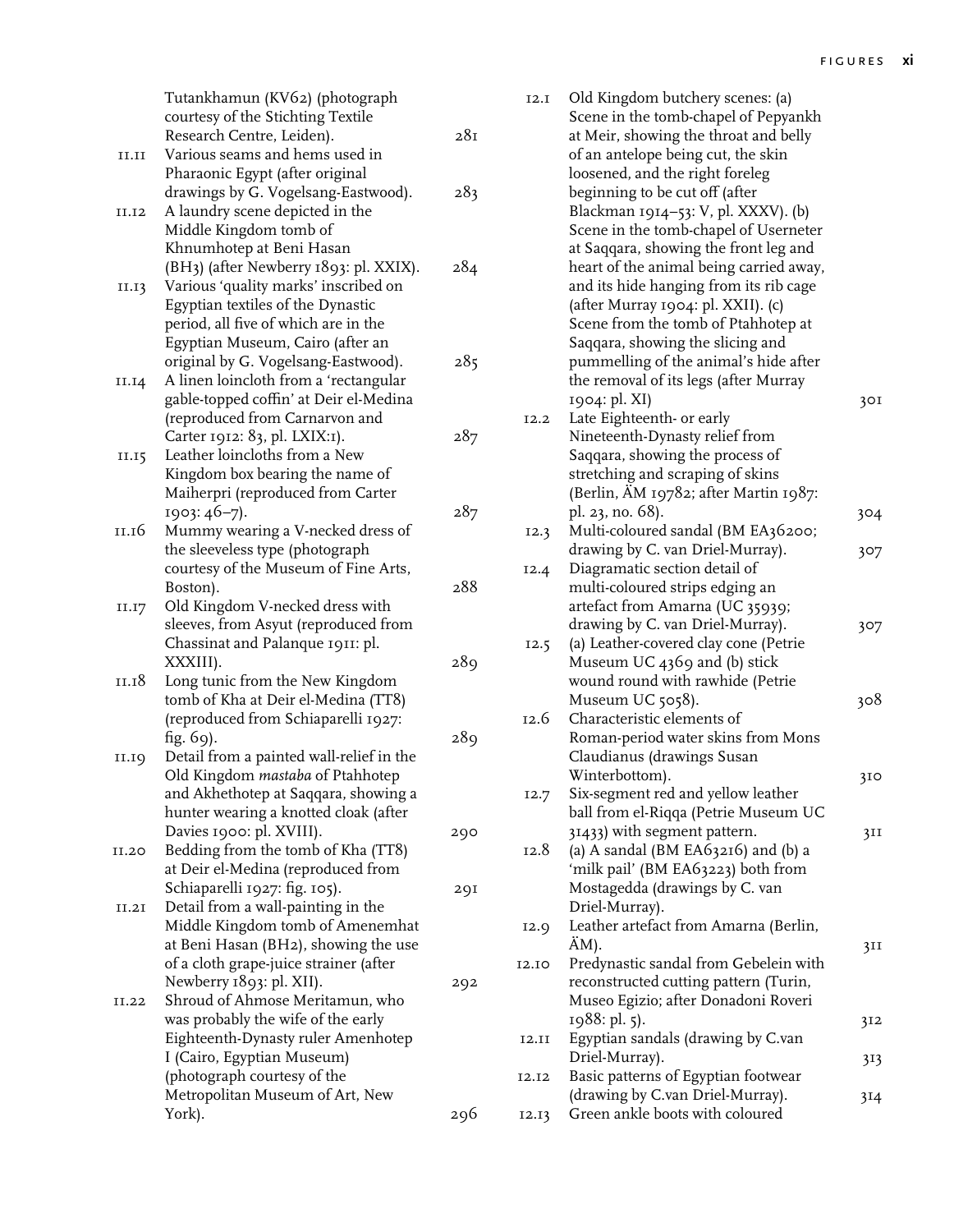|       | patterns and cut outs. Composite           |     |
|-------|--------------------------------------------|-----|
|       | reconstruction based on BM                 |     |
|       | EA4408/9 and Ashmolean                     |     |
|       | E 2430 (drawing by C. van                  |     |
|       | Driel-Murray).                             | 315 |
| 12.14 | 'Ptolemaic' red leather shoe with slit     |     |
|       | oval upper and eared sole (BM              |     |
|       | EA4402/3) (drawing by C. van               |     |
|       | Driel-Murray).                             | 316 |
| 12.15 | XRF scans of three different parts of      |     |
|       | an ankle-boot (Ashmolean E 2430).          | 317 |
| 13.I  | Scene possibly depicting an ivory          |     |
|       | workshop in the Eighteenth- Dynasty        |     |
|       | Theban tomb-chapel of                      |     |
|       | Menkheperraseneb (TT86) (after             |     |
|       | Davies and Davies 1933: pl. XI).           |     |
|       |                                            | 328 |
| 15.1  | Flowering twig of acacia, Acacia tortilis  |     |
|       | subspecies raddiana, and a pod             |     |
|       | (drawing by N. Hepper).                    | 335 |
| 15.2  | Flowering shoot of silver birch, Betula    |     |
|       | pendula, with fruiting catkin (drawing     |     |
|       | by N. Hepper).                             | 337 |
| 15.3  | Leafy shoot of box tree, Buxus             |     |
|       | sempervirens, with male and female         |     |
|       | flowers (drawing by N. Hepper).            | 337 |
| 15.4  | Carob, Ceratonia siliqua, A: leafy,        |     |
|       | flowering shoot; B: pod; C: seed           |     |
|       | (drawing by N. Hepper).                    | 338 |
| 15.5  | Flowering shoot of Egyptian ebony or       |     |
|       | African black wood, Dalbergia              |     |
|       | melanoxylon, with a flower and two         |     |
|       | pods (drawing by N. Hepper).               | 339 |
| 15.6  | Leafy shoot of sycomore, Ficus             |     |
|       | sycomorus, with inflorescence on stem,     |     |
|       | and longitudinal section of a fruit        |     |
|       | (drawing by N. Hepper).                    | 340 |
| 15.7  | Flowering and fruiting shoot of storax     |     |
|       | tree, Liquidambar orientalis (drawing by   |     |
|       | N. Hepper).                                | 34I |
| 15.8  | Flowering and fruiting shoots of           |     |
|       | persea, Mimusops laurifolia (drawing:      |     |
|       | N. Hepper).                                | 342 |
| 15.9  | A: Leafy and flowering shoots of olive,    |     |
|       | Olea europaea; B: a flower; C: ripe fruit; |     |
|       | D: longitudinal section of fruit           |     |
|       | showing stone (drawing by N.               |     |
|       | Hepper).                                   | 343 |
| 15.10 | Almond, Prunus dulcis; A: flowering        |     |
|       | twig; B: leafy and fruiting shoot; C: the  |     |
|       | stone and D: the seed (drawing by N.       |     |
|       | Hepper).                                   |     |
| 15.11 | Sidder, Ziziphus spina-christi, with       | 343 |
|       | flower and fruit (drawing: N. Hepper).     | 346 |
| 15.12 | Cilician fir, Abies cilicica, with male    |     |
|       | and female cones (drawing by N.            |     |
|       | Hepper).                                   | 348 |
|       |                                            |     |

| 15.13 | Cedar of Lebanon, Cedrus libani,                  |     |
|-------|---------------------------------------------------|-----|
|       | with mature cone (drawing by N.                   |     |
|       | Hepper).                                          | 349 |
| 15.14 | Italian cypress, Cupressus sempervirens,          |     |
|       | with scale-leaves, cones and a seed               |     |
|       | (drawing by N. Hepper).                           | 350 |
| 15.15 | Eastern savin, Juniperus excelsa, in fruit        |     |
|       | (drawing by N. Hepper).                           | 35I |
| 15.16 | Aleppo pine, Pinus halepensis, with               |     |
|       | cones (drawing by N. Hepper).                     | 35I |
| 15.17 | Scene of woodcutters from the                     |     |
|       | Fourth-Dynasty tomb of Sekhemkara                 |     |
|       | at Giza, LG 89 (after Hassan: 115, fig.           |     |
|       | 60).                                              | 353 |
| 15.18 | Scene in the Sixth-Dynasty tomb of                |     |
|       | Iteti at Dishasha, showing craftsmen              |     |
|       | cleaving a tree trunk and other timber            |     |
|       | conversion processes (after Petrie                |     |
|       | 1898: pl. XXI).                                   | 354 |
| 15.19 | Plywood construction on a coffin                  |     |
|       | found in Gallery V under the eastern              |     |
|       | part of the Third-Dynasty Step                    |     |
|       | Pyramid of Djoser at Saqqara (after               |     |
|       | Lauer 1933: 164).                                 | 357 |
| 15.20 | Scene in the Middle Kingdom tomb of               |     |
|       | the nomarch Amenemhat at Beni                     |     |
|       | Hasan (BH2), showing craftsmen                    |     |
|       | steam-bending timber bows (after                  |     |
|       | Newberry 1893: pl. XI).                           | 357 |
| 15.21 | Scene showing a carpenter turning                 |     |
|       | wood on a lathe, from the early                   |     |
|       | Ptolemaic tomb of Petosiris at Tuna               |     |
|       | el-Gebel (after Lefèbvre 1923: pl. X).            | 357 |
| 15.22 | Fragment of a turned leg (BM                      |     |
|       | EA2475) (photograph by Lorraine                   |     |
|       | March-Killen).                                    | 358 |
| 15.23 | Butt joint (drawing after an original by          |     |
|       | G. Killen).                                       | 359 |
| 15.24 | Edge joint (tied) (drawing after an               |     |
|       | original by G. Killen).                           | 359 |
| 15.25 | Edge joint (loose tongue or tenon)                |     |
|       | (drawing after an original by G.                  |     |
|       | Killen).                                          |     |
| 15.26 | Edge joint (dowelled) (drawing after an           | 359 |
|       | original by G. Killen).                           | 360 |
| 15.27 | Coopered joint (drawing after an                  |     |
|       | original by G. Killen).                           | 360 |
| 15.28 | Half-lap joint (rebated butt) (drawing            |     |
|       | after an original by G. Killen).                  | 360 |
|       | Housing joint (drawing after an                   |     |
| 15.29 | original by G. Killen).                           | 361 |
|       |                                                   |     |
| 15.30 | Pot stand triple halving joint (BM                |     |
|       | EA2471) (photograph by Lorraine<br>March-Killen). | 361 |
|       | Bridle joint (drawing after an original           |     |
| 15.31 |                                                   |     |
|       | by G. Killen).                                    | 36I |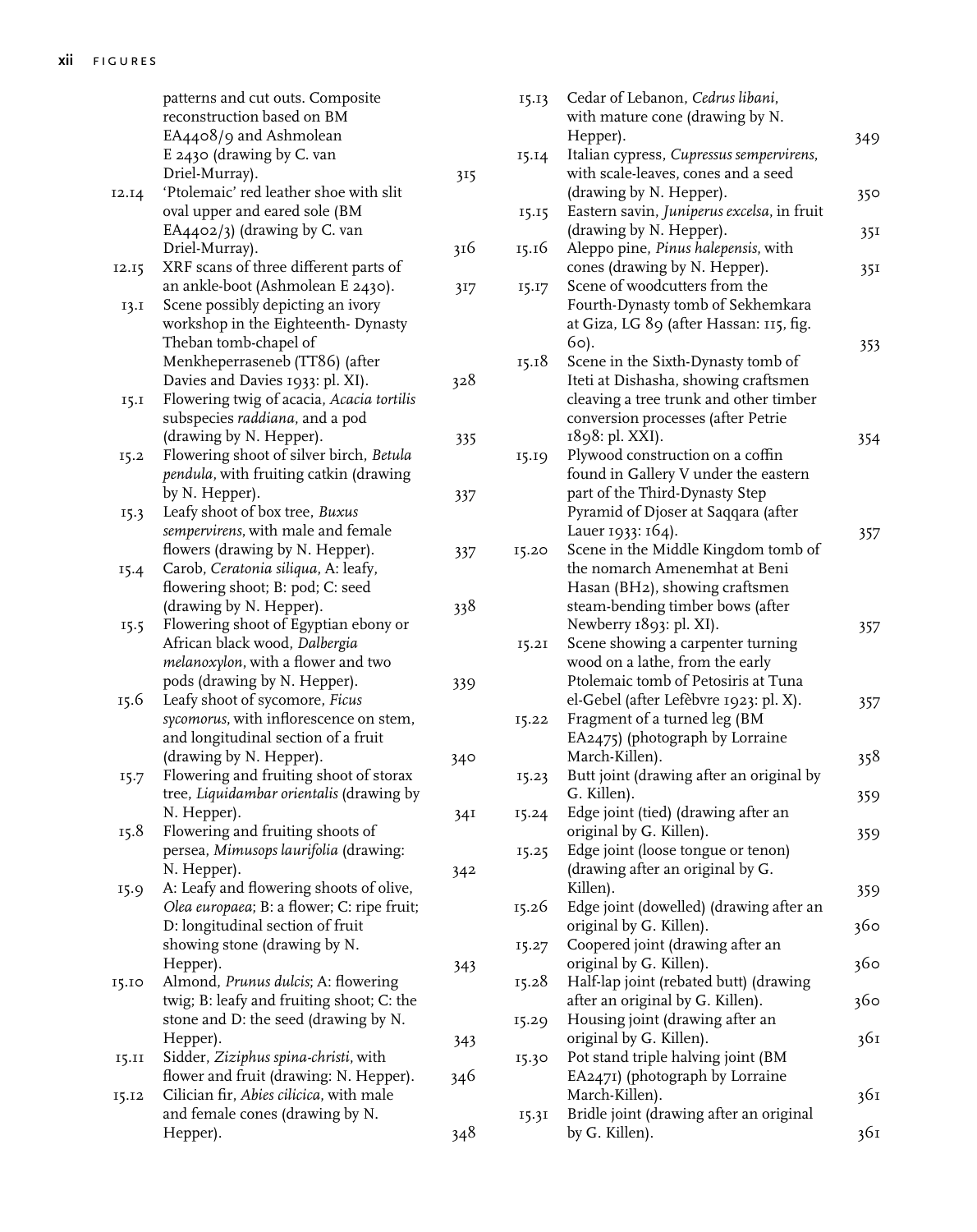| 15.32 | Common through mortise and tenon        |     |       | (Manchester Museum). Ptolemaic          |     |
|-------|-----------------------------------------|-----|-------|-----------------------------------------|-----|
|       | joint with square shoulders             |     |       | Period, c. 200 BC (photograph           |     |
|       | (Ashmolean 1912.617) (photograph        |     |       | courtesy of the Manchester Museum,      |     |
|       | courtesy of Lorraine March-Killen).     | 362 |       | The University of Manchester).          | 374 |
| 15.33 | Common through mortise and tenon        |     | 16.3  | Wooden coffin for a mummified cat       |     |
|       | joint with scribed shoulders            |     |       | (Manchester Museum). Late period, c.    |     |
|       | (Manchester 5429) (photograph           |     |       | 600 BC (photograph courtesy of the      |     |
|       | courtesy of Lorraine March-Killen).     | 362 |       | Manchester Museum, The University       |     |
| 15.34 | Barefaced tenon with single shoulder    |     |       | of Manchester).                         |     |
|       | (BM EA2479) (photograph courtesy of     |     | 16.4  | When X-rayed, one crocodile-shaped      | 375 |
|       | Lorraine March-Killen).                 | 362 |       | wrapping was found to contain four      |     |
|       | Chair stretcher joint with bareface     |     |       | skulls (three shown here) rather than a |     |
| 15.35 |                                         |     |       | complete crocodile (photograph          |     |
|       | tenon with single shoulder. (BM         |     |       |                                         |     |
|       | EA2479) (photograph courtesy of         |     |       | courtesy of the Manchester Museum,      |     |
|       | Lorraine March-Killen).                 | 363 |       | The University of Manchester).          | 376 |
| 15.36 | Stub tenon joint on chair back rest     |     | 16.5  | Lateral radiograph of the cartonnage    |     |
|       | (BM EA2479) (photograph courtesy of     |     |       | face mask and the skull collapsed       |     |
|       | Lorraine March-Killen).                 | 363 |       | within, belonging to Mummy 1770.        |     |
| 15.37 | Dovetail-shaped tenon joint (drawing    |     |       | (Manchester Museum) (photograph         |     |
|       | after an original by G. Killen).        | 363 |       | courtesy of the Manchester Museum,      |     |
| 15.38 | Dovetail joint (drawing after an        |     |       | The University of Manchester).          | 377 |
|       | original by G. Killen).                 | 364 | 16.6  | A mummy enters the CT Scanner in        |     |
| 15.39 | Lapped dovetail joint (drawing after an |     |       | the Department of Diagnostic            |     |
|       | original by G. Killen).                 | 364 |       | Radiology, University of Manchester,    |     |
| 15.40 | Common through dovetail joint           |     |       | and the whole body is subjected to a    |     |
|       | (drawing after an original by G.        |     |       | transaxial sectional survey             |     |
|       | Killen).                                | 364 |       | (photograph courtesy of the             |     |
| 15.41 | Simple plain mitre joint (drawing after |     |       | Manchester Museum, The University       |     |
|       | an original by G. Killen).              | 365 |       | of Manchester).                         | 377 |
| 15.42 | Shoulder mitre joint (drawing after an  |     | 16.7  | Mummy 1770 was unwrapped and            |     |
|       | original by G. Killen).                 | 365 |       | autopsied in 1975 by a                  |     |
| 15.43 | Double shoulder mitre joint (drawing    |     |       | multidisciplinary team at the           |     |
|       | after an original by G. Killen).        | 365 |       | University of Manchester (photograph    |     |
| 15.44 | Butt joint surmounting a long plain     |     |       | courtesy of the Manchester Museum,      |     |
|       | mitre (drawing after an original by G.  |     |       | The University of Manchester).          | 377 |
|       | Killen).                                | 365 | 16.8  | Completing the reconstruction of the    |     |
| 15.45 | Half dovetail surmounting a long        |     |       | head of the Leeds Mummy,                |     |
|       | plain mitre (drawing after an original  |     |       | Natsef-Amun. X-ray computer             |     |
|       | by G. Killen).                          | 366 |       | tomography enabled a polystyrene        |     |
| 15.46 | Common scarf joint with butterfly       |     |       | replica of this skull to be produced    |     |
|       | cramp locking piece (drawing after an   |     |       | (photograph courtesy of the             |     |
|       | original by G. Killen).                 | 366 |       | Manchester Museum, The University       |     |
| 15.47 | Tied hooked scarf joint (drawing after  |     |       | of Manchester).                         | 378 |
|       | an original by G. Killen).              | 366 | 16.9  | Legs of Mummy 1770, revealed during     |     |
| 15.48 | Spliced scarf joint (drawing after an   |     |       | unwrapping, showing amputations         |     |
|       | original by G. Killen).                 | 366 |       | and prosthetic limbs inserted           |     |
| 16.1  | Dr Margaret Murray and colleagues       |     |       | alongside the bones.                    | 380 |
|       | unwrap one of the mummies known         |     | 16.10 | An endoscope has been introduced        |     |
|       | as the 'Two Brothers' in the Chemical   |     |       | through the chest wall of a mummy to    |     |
|       | Theatre, University of Manchester, in   |     |       | see whether or not the viscera          |     |
|       | 1908 (photograph courtesy of the        |     |       | packages are present (photograph        |     |
|       | Manchester Museum, The University       |     |       | courtesy of the Manchester Museum,      |     |
|       | of Manchester).                         | 372 |       | The University of Manchester).          | 381 |
| 16.2  | Mummified detached head showing         |     | 16.11 | A photograph taken through a            |     |
|       | well-preserved skin tissue and remains  |     |       | microscope to show a worm present in    |     |
|       | of hair, eyelashes and beard            |     |       | tissue taken from the groin of a        |     |
|       |                                         |     |       |                                         |     |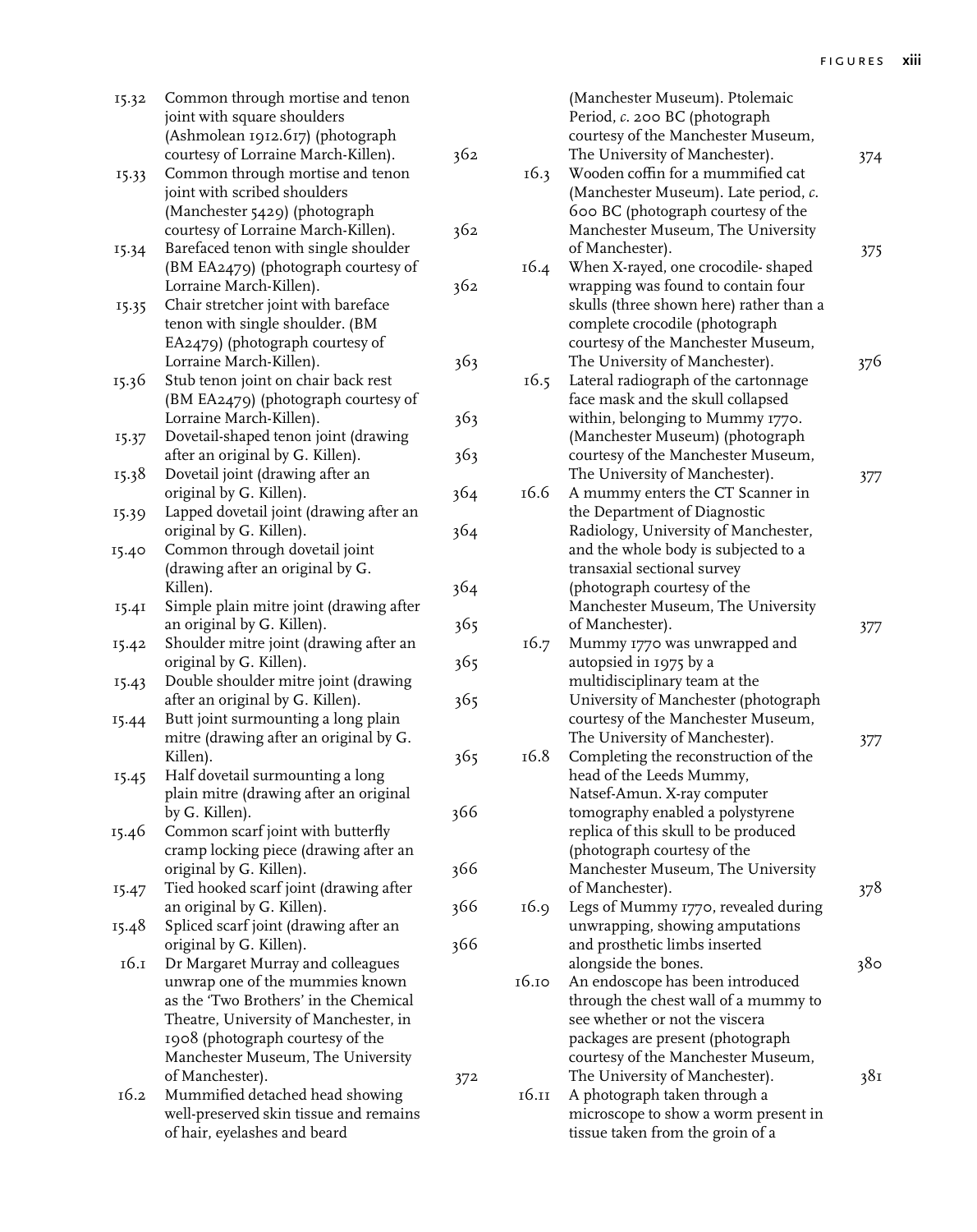|       | mummy (photograph courtesy of the                                          |     |
|-------|----------------------------------------------------------------------------|-----|
|       | Manchester Museum, The University                                          |     |
| 16.12 | of Manchester).<br>Section through the intestinal wall                     | 382 |
|       | showing the remains of a parasitic                                         |     |
|       | worm. $\times$ 3,000.                                                      | 382 |
| 16.13 | Empty puparium of Piophila casei                                           |     |
|       | (photograph courtesy of the                                                |     |
|       | Manchester Museum, The University                                          |     |
|       | of Manchester).                                                            | 384 |
| 16.14 | An adult hump spider beetle, Gibbium                                       |     |
|       | psylloides (photograph courtesy of the                                     |     |
|       | Manchester Museum, The University                                          |     |
|       | of Manchester).                                                            | 385 |
| I7.1  | Castor (Ricinus communis L.) (drawing                                      |     |
|       | by N. Hepper).                                                             | 391 |
| 17.2  | Balanos (Balanites aegyptiaca (L.) Del.)                                   |     |
|       | (drawing by N. Hepper).                                                    | 393 |
| 17.3  | Safflower (Carthamus tinctorius L.)                                        |     |
|       | (drawing by N. Hepper).                                                    | 394 |
| 17.4  | Moringa (Moringa peregrina (Forssk.)                                       |     |
|       | Fiori) (drawing by N. Hepper).                                             | 395 |
| 17.5  | Linseed (Linum usitatissimum L.)                                           |     |
|       | (drawing by N. Hepper).                                                    | 396 |
| 17.6  | Sesame (Sesamum indicum L.)                                                |     |
|       | (drawing by N. Hepper).                                                    | 398 |
| 17.7  | Colocynth (Citrullus colocynthus (L.)                                      |     |
|       | Schrad.) (drawing by N. Hepper).                                           | 403 |
| 17.8  | Nineteenth-century print showing oil                                       |     |
|       | being extracted by the process of                                          |     |
|       | wringing it out of a bag into a pottery                                    |     |
|       | vessel (after Amouretti 1986: 159).                                        | 406 |
| 17.9  | Scene from the tomb of Rekhmira (TT                                        |     |
|       | 100) showing removal of honeycombs                                         |     |
|       | from the hive (after Davies 1943: pl.                                      |     |
|       | XLIX).                                                                     | 410 |
| 17.10 | Molecular structure of a glycerol                                          |     |
|       | molecule and a triglyceride.                                               | 412 |
| I7.II | Structures of stearic and linoleic fatty                                   |     |
|       | acids.                                                                     | 413 |
| 17.12 | IR spectra of modern oils,                                                 |     |
|       | demonstrating their similarity.                                            | 416 |
| 17.13 | Mass spectrum (electron impact mode                                        |     |
|       | 70 ev) of a component from a                                               |     |
|       | trans/thermolytically methylated                                           |     |
|       | sample taken from the contents of a<br>New Kingdom one-handled pottery jar |     |
|       | with painted decoration (BM                                                |     |
|       | EA4902). The component is identified                                       |     |
|       | as the methylester of stearic acid.                                        |     |
|       | Total ion chromatogram of a                                                | 417 |
| 17.14 | trans/thermolytically methylated                                           |     |
|       | sample taken from the contents                                             |     |
|       | of a New Kingdom one-handled                                               |     |
|       | pottery jar with painted decoration                                        |     |
|       | (BM EA4902).                                                               | 418 |
|       |                                                                            |     |

| 17.15 | Mass spectrum of one of the             |     |
|-------|-----------------------------------------|-----|
|       | components found on a sample            |     |
|       | of the contents of a late Eighteenth-   |     |
|       | Dynasty one-handled calcite cosmetic    |     |
|       | jar (BM EA24708[II]; part of the toilet |     |
|       | box of Tutu).                           |     |
|       | The component is identified as          |     |
|       | cholesterol.                            | 419 |
| 17.16 | IR spectrum of modern beeswax           |     |
|       | fragment (transmittance spectrum,       |     |
|       | infrared microscope).                   | 42I |
| 17.17 | Mass spectrum (electron impact          |     |
|       | mode 70 eV) of one of the components    |     |
|       | from a trans/ thermolytically           |     |
|       | methylated sample taken from the        |     |
|       | black varnish                           |     |
|       | coating of a shabti of Rameses IX (BM   |     |
|       | EA8571). The component is identified    |     |
|       | as methyl tetracosanoate $(C_{24})$ ,   |     |
|       | indicative of beeswax.                  | 42I |
| 18.1  | Pistacia lentiscus L. (drawing by N.    |     |
|       | Hepper).                                |     |
| 18.2  | Pistacia terbinthus L. (drawing by N.   | 434 |
|       | Hepper).                                |     |
| 18.3  | Cistus laurifolius L. (drawing by N.    | 435 |
|       | Hepper).                                |     |
| 18.4  | Frankincense (Boswellia sacra Flueck.)  | 437 |
|       |                                         |     |
|       | (drawing by N. Hepper).                 | 438 |
| 18.5  | Myrrh (Commiphora myrrha (Nees)         |     |
| 18.6  | Engl.) (drawing by N. Hepper).          | 439 |
|       | Galbanum (Ferula galbaniflua Boiss.     |     |
|       | and Buhse) (drawing by N. Hepper).      | 442 |
| 18.7  | Molecular structures of some            |     |
|       | monoterpenes and monoterpenoids         |     |
|       | (after Mills and White 1994: 96, fig.   |     |
|       | $8.1$ ).                                | 444 |
| 18.8  | Molecular structures of some of the     |     |
|       | abietane and pimarane diterpenoids      |     |
|       | found in conifer resins (after White    |     |
|       | 1994: 98, fig. 8.2).                    | 445 |
| 18.9  | Molecular structures of some labdane    |     |
|       | diterpenoids found in coniferous        |     |
|       | resins (after Mills and White 1994:     |     |
|       | 99, fig. 8.3).                          | 446 |
| 18.10 | Molecular structure of cis-abienol.     | 446 |
| 18.11 | Molecular structures of triterpenoid    |     |
|       | components found in pistacia resin      |     |
|       | (after Mills and White 1994: 107, fig.  |     |
|       | $8.5$ ).                                | 448 |
| 18.12 | Molecular structures of some            |     |
|       | triterpenoid components (after Mills    |     |
|       | and White 1994: 107, fig. 8.5).         | 448 |
| 18.13 | Molecular structures of some            |     |
|       | triterpenoids found in myrrh (commic    |     |
|       | acids) and frankincense (boswellic acid |     |
|       | derivatives).                           | 449 |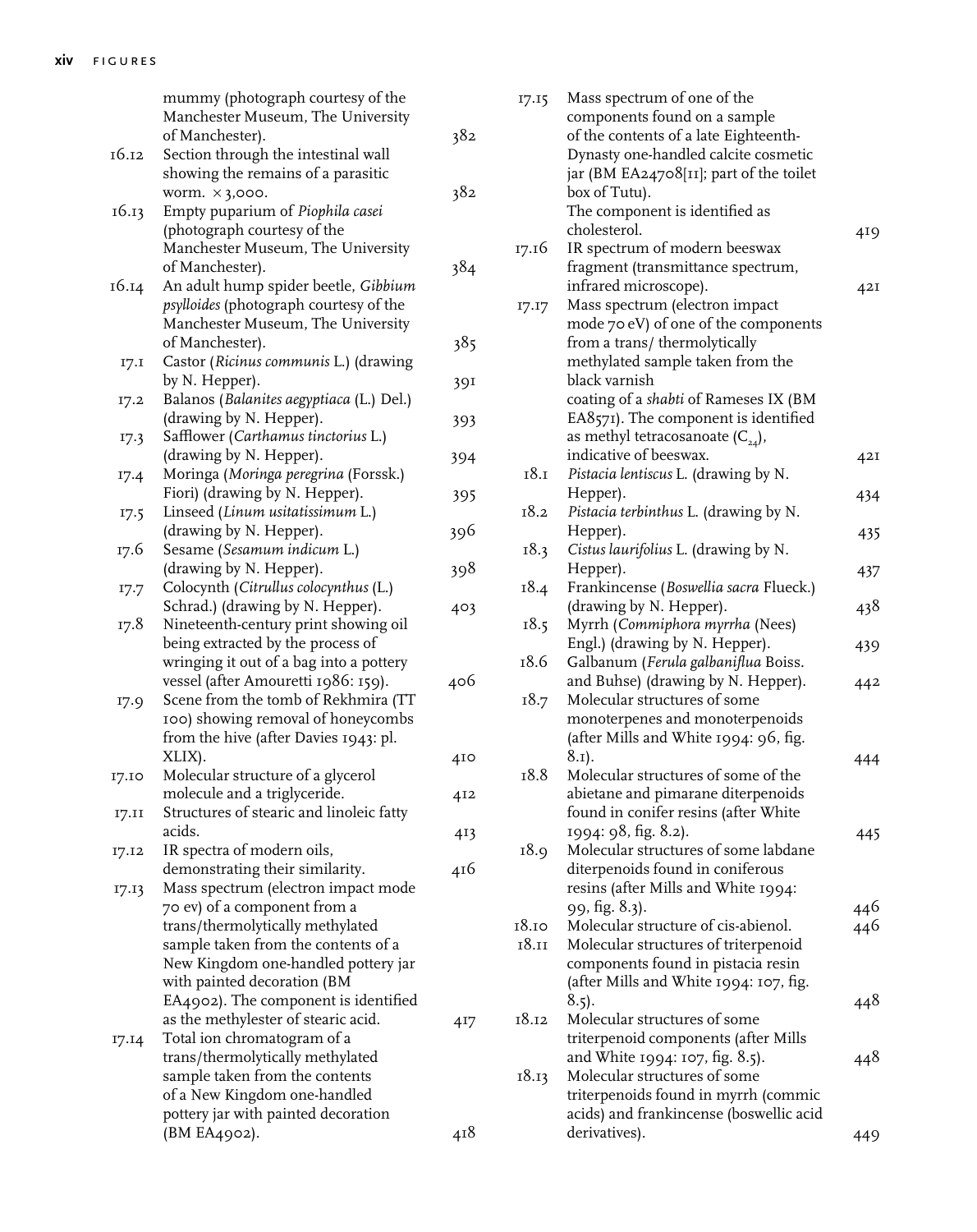| 18.14 | Molecular structure of retene, found in               |     |
|-------|-------------------------------------------------------|-----|
|       | some strongly heated ancient                          |     |
|       | coniferous resins (after Mills and                    |     |
|       | White 1994: 65).                                      | 450 |
| 18.15 | Distribution of bitumenous deposits in                |     |
|       | Syria-Palestine (Map (a) after Forbes                 |     |
|       | 1955: 2; map (b) after Nissenbaum                     |     |
|       | 1978: 838, fig. 1).                                   | 455 |
| 18.16 | Molecular structures of some                          |     |
|       | components found in bitumen (after                    |     |
|       | Mills and White 1994: 57, 58, 60, figs.               |     |
|       | $5.1 - 2$ ).                                          |     |
| 18.17 | Total ion chromatogram of a                           | 457 |
|       | trans/thermolytically methylated                      |     |
|       |                                                       |     |
|       | sample from the contents of a                         |     |
|       | Canaanite amphora from Tell                           |     |
|       | el-Amarna. The components are                         |     |
|       | indicative of pistacia resin.                         | 458 |
| 18.18 | Mass spectrum of methyl                               |     |
|       | isomasticadienonate, the methyl ester                 |     |
|       | of isomasticadienonic acid,                           |     |
|       | characterised by base peak (B <sup>+</sup> ) at $m/z$ |     |
|       | 453 and molecular ion (M <sup>+</sup> ) at $m/z$      |     |
|       | 468. From a sample of yellow varnish                  |     |
|       | on a Nineteenth-Dynasty polychrome                    |     |
|       | shabti-box (BM EA24711).                              | 459 |
| 18.19 | Mass spectrum of methyl moronate,                     |     |
|       | the methyl ester of moronic acid,                     |     |
|       | characterised by base peak (B <sup>+</sup> ) at $m/z$ |     |
|       | 189 and molecular ion (M <sup>+</sup> ) at $m/z$      |     |
|       | 468. From a sample of yellow varnish                  |     |
|       | on a New Kingdom polychrome                           |     |
|       | painted 'dummy' pottery jar                           |     |
|       | (Ashmolean 1955.462).                                 | 460 |
| 18.20 | Mass spectrum of                                      |     |
|       | 28-norolean-17-en-3-one, characterised                |     |
|       | by a base peak (B <sup>+</sup> ) at $m/z$ 163 and     |     |
|       | molecular ion (M <sup>+</sup> ) at $m/z$ 410. This    |     |
|       | compound is found in heated pistacia                  |     |
|       | resin. From a sample of yellow varnish                |     |
|       | from an Eighteenth-Dynasty coffin                     |     |
|       | (BM EA 29580).                                        | 460 |
| 18.21 | Mass spectrum of nor-hopane,                          |     |
|       | characterised by base peak ( $B^+$ ) at $m/z$         |     |
|       | 191 and molecular ion (M <sup>+</sup> ) at $m/z$      |     |
|       | 398. From a sample of black varnish                   |     |
|       | on an Eighteenth-Dynasty 'black style'                |     |
|       | private anthropoid coffin (BM                         |     |
|       | EA6661).                                              | 461 |
| 18.22 | Scene of pressing unguents in the                     |     |
|       | Fifth-Dynasty tomb of Iymery at Giza                  |     |
|       | (G6020). (Lepsius 1849–59: II, Bl.49).                | 462 |
| 18.23 | Scene of pressing from the                            |     |
|       | Eleventh-Dynasty tomb of Bakt III at                  |     |
|       | Beni Hasan (BH15) (Newberry 1894a:                    |     |
|       | pl. VI).                                              | 462 |
|       |                                                       |     |

| 18.24 | Mass spectrum of methyl<br>dehydroabietate the methyl ester of<br>dehydroabietic acid, with base peak |           |
|-------|-------------------------------------------------------------------------------------------------------|-----------|
|       | $(B^+)$ at $m/z$ 239 and molecular ion $(M^+)$<br>at $m/z$ 314. From a sample of the                  |           |
|       | contents of a small Middle Kingdom                                                                    |           |
|       | calcite jar from Kahun (Petrie<br>Museum UC7318).                                                     | 463       |
| 18.25 | Mass spectrum of                                                                                      |           |
|       | tetramethyl-hexahydro-                                                                                |           |
|       | benzocycloheptane, with a base peak                                                                   |           |
|       | $(B^+)$ at $m/z$ 119 and a molecular ion                                                              |           |
|       | $(M^+)$ at $m/z$ 204. From a sample of the<br>contents of a small Middle Kingdom                      |           |
|       | calcite jar from Kahun (Petrie                                                                        |           |
|       | Museum UC7318).                                                                                       | 463       |
| 18.26 | Mass spectrum of one of the                                                                           |           |
|       | components found in a                                                                                 |           |
|       | trans/thermolytically methylated                                                                      |           |
|       | sample taken from an unprovenanced                                                                    |           |
|       | Late Period scarab (BM unregistered);                                                                 |           |
|       | this component is indicative of amber.<br>Mass spectrum of                                            | 465       |
| 18.27 | 7-oxodehydroabietate, the methyl ester                                                                |           |
|       | of 7-oxodehydroabietic acid,                                                                          |           |
|       | characterised by base peak (B <sup>+</sup> ) $m/z$                                                    |           |
|       | 253 and molecular ion (M <sup>+</sup> ) $m/z$ 328.                                                    |           |
|       | From a sample of a deposit in chest                                                                   |           |
|       | cavity of a Third Intermediate Period                                                                 |           |
|       | mummy (BM EA74303). This                                                                              |           |
|       | compound, found in coniferous resins                                                                  |           |
|       | of the family Pinaceae, was among<br>the components identified in the                                 |           |
|       | sample.                                                                                               | 467       |
| 19.I  | Structure of some amino acids.                                                                        | 481       |
| 19.2  | Chromatograms from amino acid                                                                         |           |
|       | analysis of a modern reference                                                                        |           |
|       | collagen and a sample of paint from a                                                                 |           |
|       | wooden sculpture from Deir el-Bersha.                                                                 |           |
|       | Analysis carried out by high                                                                          |           |
|       | performance liquid chromatography                                                                     |           |
|       | (phenylthiocarbonyl derivatives).<br>Structures of some monosaccharides                               | 483       |
| 19.3  | and uronic acids.                                                                                     | 485       |
| 19.4  | Chromatograms from monosaccharide                                                                     |           |
|       | analysis of reference gum arabic and                                                                  |           |
|       | gum tragacanth and some samples                                                                       |           |
|       | from ancient Egyptian objects.                                                                        |           |
|       | Analysis carried out by GC/MS.                                                                        | $486 - 7$ |
| 19.5  | Chromatogram from analysis of the                                                                     |           |
|       | binding medium of a Fayum mummy                                                                       |           |
|       | portrait. Analysis carried out by<br>GC/MS.                                                           | 488       |
| 19.6  | Chromatogram from analysis of a fill                                                                  |           |
|       | material on a stone sarcophagus.                                                                      |           |
|       | Analysis carried out by GC/MS.                                                                        | 492       |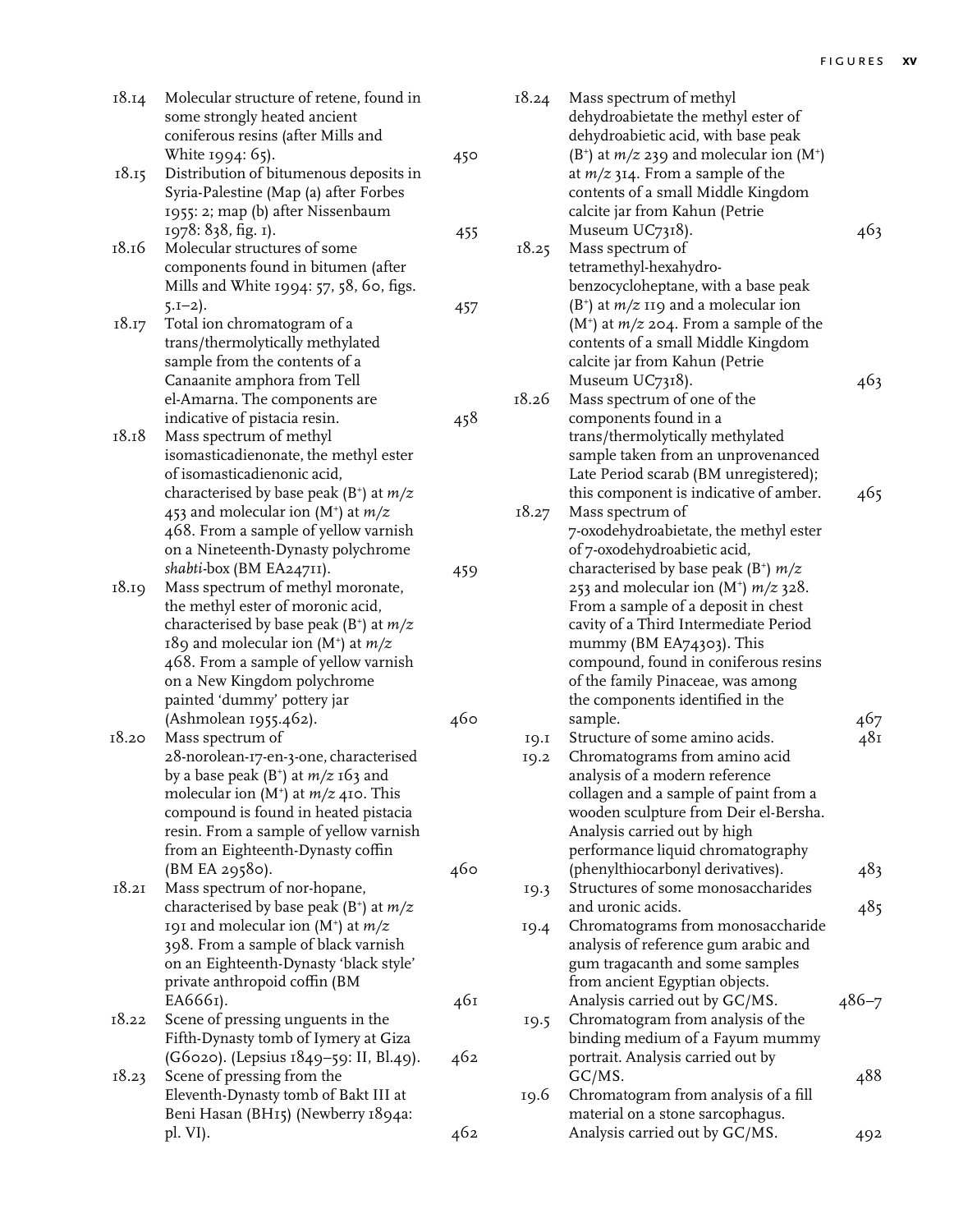| 20.1  | Man's 'double-style' wig from Thebes,<br>New Kingdom (BM EA 2560;<br>photograph courtesy of Joann |     | 22.2              | The suggested method of ancient<br>Egyptian brewing presented in this<br>chapter, based on microscopy of |     |
|-------|---------------------------------------------------------------------------------------------------|-----|-------------------|----------------------------------------------------------------------------------------------------------|-----|
|       | Fletcher).                                                                                        | 497 |                   | desiccated brewing residues.                                                                             | 540 |
| 20.2  | Long wig of Merit, wife of Kha, from<br>tomb TT8 at Deir el-Medina,                               |     | 22.3              | A model for ancient Egyptian emmer<br>wheat processing, from removal of the                              |     |
|       | Eighteenth-Dynasty (Turin, Museo                                                                  |     |                   | semi-cleaned spikelets from store to                                                                     |     |
|       | Egizio, Inv. No. S.8499; photograph                                                               |     |                   | flour milling.                                                                                           | 54I |
|       | courtesy of Joann Fletcher).                                                                      | 497 | 22.4              | A loaf of bread, roughly made in the                                                                     |     |
| 20.3  | Short curled wig of Istemkheb, wife of                                                            |     |                   | shape of a Horus figure. Dra' Abu                                                                        |     |
|       | the high priest Menkheperra, from                                                                 |     |                   | el-Naga Shaft No. 6. New Kingdom.                                                                        |     |
|       | DB320 at Deir el-Bahari, Twenty-first                                                             |     |                   | (University Museum, University of                                                                        |     |
|       | Dynasty (Cairo JE26252; photograph:<br>Joann Fletcher).                                           |     |                   | Pennsylvannia 29-87-635)<br>(reproduced courtesy of University                                           |     |
| 20.4  | (a) False front of hair ('orbis') from                                                            | 498 |                   | Museum, University of Pennsylvania).                                                                     |     |
|       | Gurob, dating to the Roman period                                                                 |     | 22.5a             | A rim sherd with a thin coating                                                                          | 542 |
|       | (Petrie Museum UC7833; drawing by                                                                 |     |                   | of beer residue, from the Workmen's                                                                      |     |
|       | Sharon McDermott and Joann                                                                        |     |                   | Village, Amarna (reproduced courtesy                                                                     |     |
|       | Fletcher). (b) Reconstruction showing                                                             |     |                   | of the Committee of the Egypt                                                                            |     |
|       | how the orbis would have been worn                                                                |     |                   | Exploration Society).                                                                                    | 543 |
|       | (drawing by Joann Fletcher).                                                                      | 499 | 22.5 <sub>b</sub> | Large irregular lumps of beer residue,                                                                   |     |
| 2I.I  | Diagrams of (a) glume wheat and (b)                                                               |     |                   | now at the British Museum                                                                                |     |
|       | barley (after Charles 1984: 24).                                                                  | 505 |                   | (reproduced courtesy of the Trustees                                                                     |     |
| 21.2  | Flow chart of pre-storage cereal                                                                  |     |                   | of the British Museum.                                                                                   | 543 |
|       | production and processing stages.                                                                 | 506 | 22.6              | Schematic diagram of a cereal grain.                                                                     | 545 |
| 2I.3  | Diagram of flotation machine.                                                                     | 509 | 22.7              | Scanning electron micrograph of a                                                                        |     |
| 2I.4  | Flow chart of basic archaeobotanical                                                              |     |                   | desiccated ancient Egyptian beer                                                                         |     |
|       | process.                                                                                          | 510 |                   | residue from the Workmen's Village,                                                                      |     |
| 21.5  | Shaduf scene from the tomb of                                                                     |     |                   | Amarna (sample TAVR92-72)                                                                                |     |
|       | Neferhotep (TT49) (after Davies 1933:                                                             |     |                   | (photograph courtesy of D. Samuel).                                                                      | 548 |
|       | pl. XLVII).                                                                                       | 512 | 22.8a             | Scanning electron micrograph of the                                                                      |     |
| 21.6  | Ancient Egyptian hoes (after Petrie                                                               |     |                   | starchy endosperm of a modern emmer                                                                      |     |
|       | 1917: pl. XVIII).                                                                                 | 516 |                   | grain (photograph by D. Samuel).                                                                         | 551 |
| 21.7  | Scene showing an ancient Egyptian                                                                 |     | 22.8b             | Scanning electron micrograph of the                                                                      |     |
|       | plough in use, from the tomb of                                                                   |     |                   | starchy endosperm of a modern emmer                                                                      |     |
|       | Paheri at Elkab (EK3) (after Tylor and<br>Griffith 1894: pl. III).                                |     |                   | grain which has been sprouted for forty-<br>eight hours (photograph by D. Samuel).                       |     |
| 21.8  | Ancient Egyptian sickle (after Petrie                                                             | 517 | 22.9              | Two sprouted grains recovered from                                                                       | 551 |
|       | 1917: pl. LV).                                                                                    | 52I |                   | rubbish deposits at the Workmen's                                                                        |     |
| 21.9  | Harvesting sequence from the tomb of                                                              |     |                   | Village, Amarna (reproduced by                                                                           |     |
|       | Mereruka at Saqqara (after Duell 1938:                                                            |     |                   | courtesy of the Committee of the Egypt                                                                   |     |
|       | pl. 169).                                                                                         | 523 |                   | Exploration Society).                                                                                    | 552 |
| 21.IO | Harvesting sequence from the tomb of                                                              |     | 22.10             | Scanning electron micrograph of                                                                          |     |
|       | Menna (TT69) at Thebes (after Davies                                                              |     |                   | desiccated beer residue from the                                                                         |     |
|       | 1936: pl. LI).                                                                                    | 523 |                   | Workmen's Village, Amarna (sample                                                                        |     |
| 21.II | Storage facility (after Badawy 1954:                                                              |     |                   | TAVR93-100) (photograph by D.                                                                            |     |
|       | $p.128, fig. 81$ .                                                                                | 527 |                   | Samuel).                                                                                                 | 554 |
| 22.Ia | Generalised summary of                                                                            |     | 22.II             | A mortar emplacement in house West                                                                       |     |
|       | interpretation of ancient Egyptian                                                                |     |                   | Street 2/3 at the Workmen's Village,                                                                     |     |
|       | brewing, based on and adapted from                                                                |     |                   | Amarna (after Kemp 1987a: 8).                                                                            | 561 |
|       | several different sources.                                                                        | 539 | 22.12             | Drawing of an ancient Egyptian quern                                                                     |     |
| 22.1b | Two general accounts of ancient                                                                   |     |                   | emplacement based on a find from                                                                         |     |
|       | Egyptian baking methods, which are                                                                |     |                   | house Gate Street 8, the Workmen's                                                                       |     |
|       | representative of common                                                                          |     |                   | Village, Amarna (after Kemp 1986:                                                                        |     |
|       | interpretations of the process.                                                                   | 539 |                   | $3-5$ , figs. 1.2-3).                                                                                    | 562 |

| 22.2  | The suggested method of ancient                                     |                 |
|-------|---------------------------------------------------------------------|-----------------|
|       | Egyptian brewing presented in this                                  |                 |
|       | chapter, based on microscopy of                                     |                 |
|       | desiccated brewing residues.                                        | 540             |
| 22.3  | A model for ancient Egyptian emmer                                  |                 |
|       | wheat processing, from removal of the                               |                 |
|       | semi-cleaned spikelets from store to                                |                 |
|       | flour milling.                                                      | 54 <sup>T</sup> |
| 22.4  | A loaf of bread, roughly made in the                                |                 |
|       | shape of a Horus figure. Dra' Abu                                   |                 |
|       | el-Naga Shaft No. 6. New Kingdom.                                   |                 |
|       | (University Museum, University of                                   |                 |
|       | Pennsylvannia 29-87-635)                                            |                 |
|       | (reproduced courtesy of University                                  |                 |
|       | Museum, University of Pennsylvania).                                | 542             |
| 22.5a | A rim sherd with a thin coating                                     |                 |
|       | of beer residue, from the Workmen's                                 |                 |
|       | Village, Amarna (reproduced courtesy                                |                 |
|       | of the Committee of the Egypt                                       |                 |
|       | Exploration Society).                                               |                 |
|       |                                                                     | 543             |
| 22.5b | Large irregular lumps of beer residue,<br>now at the British Museum |                 |
|       | (reproduced courtesy of the Trustees                                |                 |
|       | of the British Museum.                                              |                 |
|       |                                                                     | 543             |
| 22.6  | Schematic diagram of a cereal grain.                                | 545             |
| 22.7  | Scanning electron micrograph of a                                   |                 |
|       | desiccated ancient Egyptian beer                                    |                 |
|       | residue from the Workmen's Village,                                 |                 |
|       | Amarna (sample TAVR92-72)                                           |                 |
|       | (photograph courtesy of D. Samuel).                                 | 548             |
| 22.8a | Scanning electron micrograph of the                                 |                 |
|       | starchy endosperm of a modern emmer                                 |                 |
|       | grain (photograph by D. Samuel).                                    | 551             |
| 22.8b | Scanning electron micrograph of the                                 |                 |
|       | starchy endosperm of a modern emmer                                 |                 |
|       | grain which has been sprouted for forty-                            |                 |
|       | eight hours (photograph by D. Samuel).                              | 551             |
| 22.9  | Two sprouted grains recovered from                                  |                 |
|       | rubbish deposits at the Workmen's                                   |                 |
|       | Village, Amarna (reproduced by                                      |                 |
|       | courtesy of the Committee of the Egypt                              |                 |
|       | Exploration Society).                                               | 552             |
| 22.IO | Scanning electron micrograph of                                     |                 |
|       | desiccated beer residue from the                                    |                 |
|       | Workmen's Village, Amarna (sample                                   |                 |
|       | TAVR93-100) (photograph by D.                                       |                 |
|       | Samuel).                                                            | 554             |
| 22.II | A mortar emplacement in house West                                  |                 |
|       | Street 2/3 at the Workmen's Village,                                |                 |
|       | Amarna (after Kemp 1987a: 8).                                       | 561             |
| 22.12 | Drawing of an ancient Egyptian quern                                |                 |
|       | emplacement based on a find from                                    |                 |
|       | house Gate Street 8, the Workmen's                                  |                 |
|       | Village, Amarna (after Kemp 1986:                                   |                 |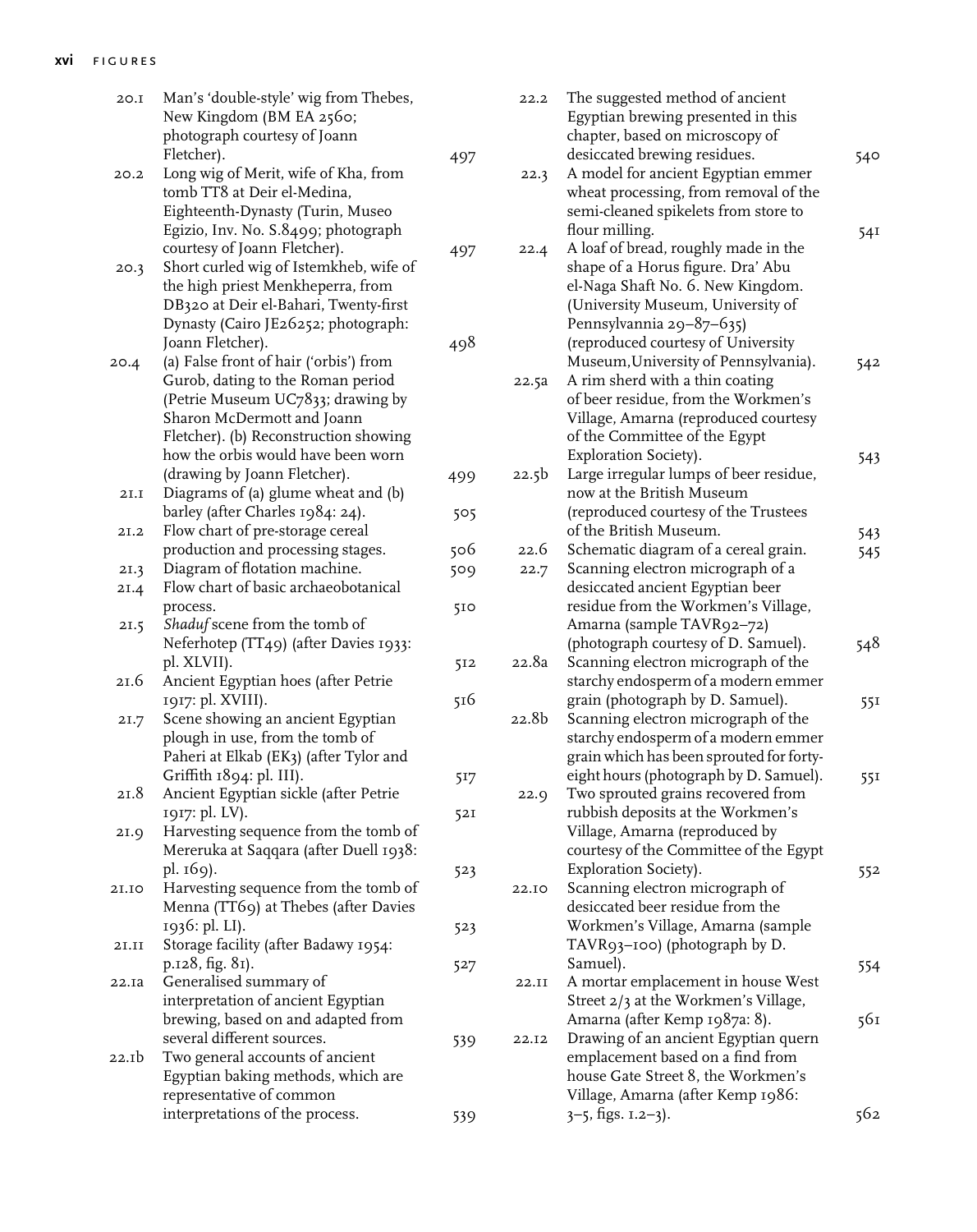| 22.13a | The experimental quern emplacement<br>in use (photograph courtesy of P.T.       |     |
|--------|---------------------------------------------------------------------------------|-----|
| 22.13b | Nicholson).<br>A close-up view of finely milled flour                           | 563 |
|        | produced on the experimental quern<br>emplacement (photograph by D.<br>Samuel). | 563 |
| 22.14  | A baking scene from the                                                         |     |
|        | Eighteenth-Dynasty tomb of Nebamun                                              |     |
|        | at Thebes (TT17) (after                                                         |     |
|        | Säve-Söderbergh 1957: pl. 22; drawing                                           |     |
|        | by Kate Spence).                                                                | 566 |
| 22.15a | A type of Old Kingdom bread mould<br>from Naga el-Deir, dating to the           |     |
|        | Fourth or Fifth Dynasty (after                                                  |     |
|        | Jacquet-Gordon 1981: fig. 2.3; drawing                                          |     |
|        | by Ian Dennis).                                                                 | 567 |
| 22.15b | A reconstructed New Kingdom bread                                               |     |
|        | mould from Amarna. (drawing by                                                  |     |
|        | Andy Boyce).                                                                    | 567 |
| 22.16  | A New Kingdom 'bread platter' from                                              |     |
|        | house P46.33, Amarna (drawing by                                                |     |
|        | Andy Boyce).                                                                    | 567 |
| 23.1   | First-Dynasty seal impression (after                                            |     |
|        | Kaplony 1963–64, figs. 238–9).                                                  | 577 |
| 23.2   | Wine offering liturgy (after Marriette<br>1869: pl. 36).                        |     |
| 23.3   | Scene showing the effects of excessive                                          | 577 |
|        | drinking, Tomb of Senna at Thebes                                               |     |
|        | (TT169) (after Wilkinson 1878: I, 394).                                         | 578 |
| 23.4   | Scene from the tomb of Kenamun                                                  |     |
|        | (TT93), showing a vineyard around a                                             |     |
|        | pool (after Davies 1930: I, pl. 47).                                            | 583 |
| 23.5   | Grape trellis types (after Lerstrup                                             |     |
|        | 1992: 78).                                                                      | 584 |
| 23.6   | Wine-making scene in the                                                        |     |
|        | Fifth-Dynasty tomb of Ptahhotep at<br>Saqqara (after Davies 1900: pl. 21).      | 585 |
| 23.7   | Grape harvest and treading scene in                                             |     |
|        | the Theban tomb-chapel of Nakht                                                 |     |
|        | (TT52) (after Davies 1917: pl. 26).                                             | 585 |
| 23.8   | Treading vat types (after Lerstrup                                              |     |
|        | 1992: 80).                                                                      | 587 |
| 23.9   | An Old Kingdom wine press, depicted                                             |     |
|        | in the Fifth Dynasty tomb-chapel of                                             |     |
|        | Niankhkhnum and Khnumhotep at                                                   |     |
|        | Saqqara (after Moussa and                                                       |     |
|        | Altenmüller 1977: fig. 16).                                                     | 589 |
| 23.10  | Wine-making scene in the tomb-chapel<br>of Khety at Beni Hasan (BH17) (after    |     |
|        | Newberry 1894: 2, pl. 16).                                                      | 589 |
| 23.II  | Scene portraying the straining and                                              |     |
|        | pressing of grape juice, in the                                                 |     |
|        | tomb-chapel of Bakt III at Beni Hasan                                           |     |
|        | (BH15) (after Newberry 1894: 2, pl. 16).                                        | 589 |

| 23.12 | New Kingdom painting of a wine           |     |
|-------|------------------------------------------|-----|
|       | press from the Eighteenth-Dynasty        |     |
|       | tomb of Intef at Thebes (TT155) (after   |     |
|       | Säve-Söderbergh 1957: pl. 15).           | 589 |
|       | Scene showing the blending of            |     |
| 23.13 |                                          |     |
|       | different wines from the Twentieth       |     |
|       | Dynasty tomb of Kynebu at Thebes         |     |
|       | (TTII3) (after Wilkinson 1878: II, 314). | 592 |
| 23.14 | New Kingdom scene showing the            |     |
|       | pouring of wine (after Wilkinson 1878:   |     |
|       | $I, 387$ .                               | 593 |
| 23.15 | Stone ring wine stand depicted in the    |     |
|       | Twentieth-Dynasty tomb of Ramose at      |     |
|       | Thebes (TT166) (after Wilkinson 1878:    |     |
|       |                                          |     |
|       | I, 388).                                 | 594 |
| 23.16 | Wine storage depicted in the Eightenth-  |     |
|       | Dynasty tomb of Intef at Thebes (TT155)  |     |
|       | (after Säve-Söderbergh 1957: pl. 15).    | 595 |
| 23.17 | Wine jar sealing depicted in the         |     |
|       | Eigtheenth-Dynasty tomb of               |     |
|       | Khaemwese at Thebes (TT261) (after       |     |
|       | Lesko 1977: 20).                         | 595 |
| 23.18 | New Kingdom jar sealing types (after     |     |
|       | Hope 1978: 29, pl. 6).                   | 597 |
| 23.19 | Akhenaten and his mother, Queen          |     |
|       | Tiye, drinking wine in a scene from      |     |
|       | the tomb of Huya at Amarna (EAI)         |     |
|       |                                          |     |
|       | (after Davies 1905: pl.VI).              | 598 |
| 24.1  | Scene showing offering bearers           |     |
|       | bringing piles of fruit and vegetables   |     |
|       | in the Theban tomb of Nakht (TT52)       |     |
|       | (after Davies 1917: pl. VIII).           | 611 |
| 24.2  | Typical garden layout in a scene         |     |
|       | decorating the Middle Kingdom tomb       |     |
|       | of Khnumhotep III at Beni Hasan          |     |
|       | (BH3) (after Newberry 1893: pl. XXIX).   | 615 |
| 24.3  | Scene from the Fifth-Dynasty tomb of     |     |
|       | Niankhkhnum and Khnumhotep at            |     |
|       |                                          |     |
|       | Saqqara, showing the cutting and         |     |
|       | watering of lettuce (Lactuca sativa)     |     |
|       | (after Manniche 1989: 113).              | 615 |
| 24.4  | Theban tomb-scene showing a pool         |     |
|       | surrounded by date palms (Phoenix        |     |
|       | dactylifera) (after Wilkinson 1878: I,   |     |
|       | 378).                                    | 617 |
| 24.5  | Detail of a wall-painting in the         |     |
|       | Ramesside Theban tomb of Irinefer        |     |
|       | (TT290) showing a dom palm               |     |
|       | (Hyphaene thebaica) (after Manniche      |     |
|       |                                          |     |
|       | 1989: 109).                              | 620 |
| 24.6  | Detail from a reconstructed wall of the  |     |
|       | Aten temple at East Karnak,              |     |
|       | showing a workman eating bread,          |     |
|       | cucumber and onion (Allium cepa)         |     |
|       | (after Wilson 1988: 20).                 | 628 |
|       |                                          |     |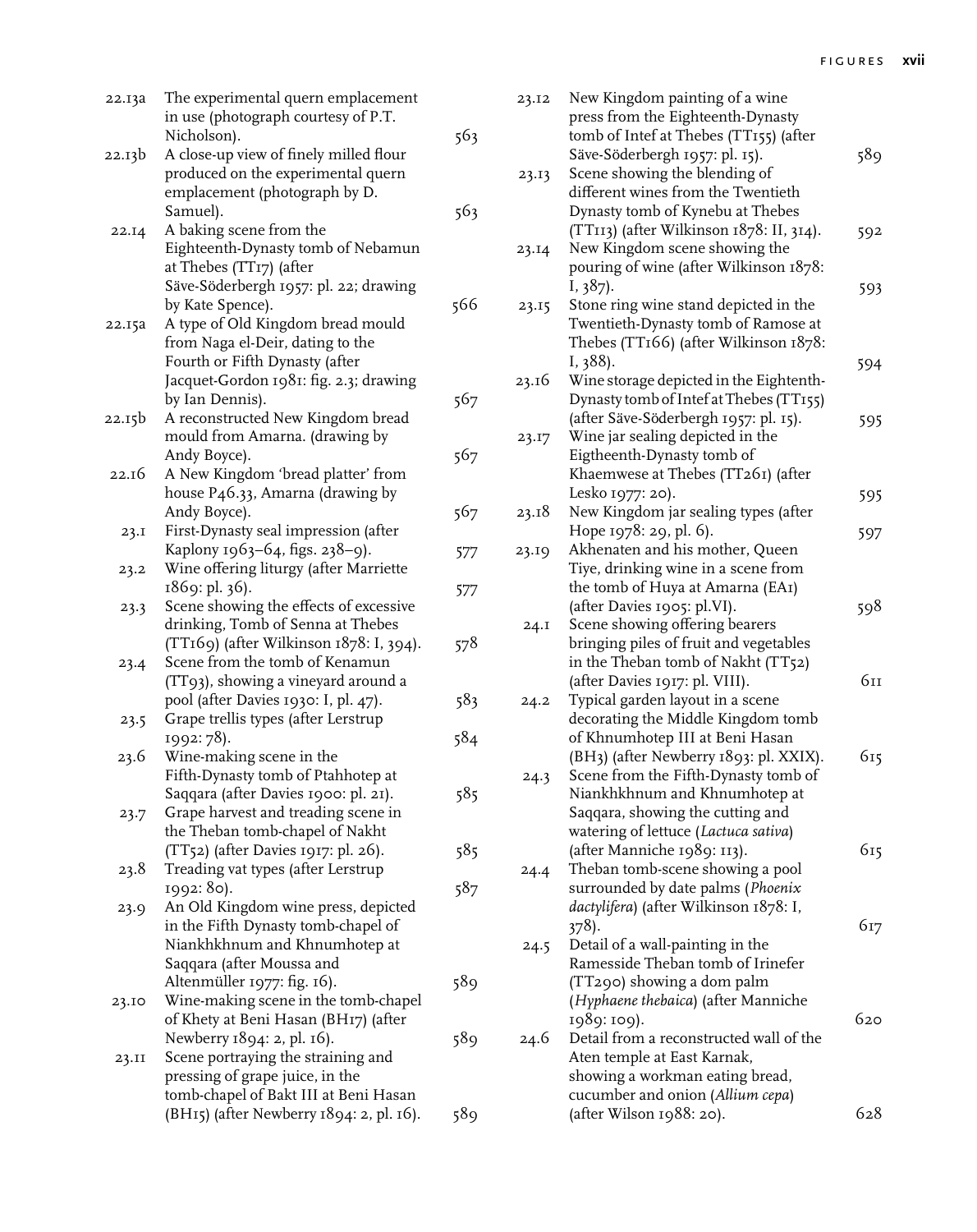| 24.7  | Watermelon (Citrullus lanatus).          |     |
|-------|------------------------------------------|-----|
|       | (Drawing by N. Hepper).                  | 633 |
| 24.8  | Chate Melon (Cucumis melo var. chate)    |     |
|       | (after Alpin 1980: 117).                 | 634 |
| 24.9  | Chufa or tiger nut (Cyperus              |     |
|       | esculentus L.). (Drawing by W.           |     |
|       | Schenck).                                | 637 |
| 24.10 | Lentils (Lens culinaris). (Drawing by N. |     |
|       | Hepper).                                 | 638 |
| 24.11 | Chick pea (Cicer arietinum). (Drawing    |     |
|       | by N. Hepper).                           | 640 |
| 24.12 | Coriander (Coriandrum sativum L.).       |     |
|       | (Drawing by N. Hepper).                  | 643 |
| 24.13 | Black cumin (Nigella sativa). (Drawing   |     |
|       | by N. Hepper).                           | 644 |
| 24.14 | Fenugreek (Trigonella                    |     |
|       | foenum-graecum). (Drawing by N.          |     |
|       | Hepper)                                  | 645 |
| 25.1  | Scene of butchery in the Fifth-Dynasty   |     |
|       | tomb of Ty at Saqqara (after Junker      |     |
|       | 1953: Abb. 88a).                         | 657 |
| 25.2  | Scene of poultry processing in the       |     |
|       | tomb of Nakht at Thebes (TT52) after     |     |
|       | Davies 1917: XXIII).                     | 658 |
| 25.3  | Scene of fish and roe processing in the  |     |
|       | Fifth-Dynasty tomb of Ty at Saqqara      |     |
|       | (after Wild 1953-66: pl. CXXV).          | 659 |
|       |                                          |     |

| 25.4  | Victual mummy and coffinet (Cairo       |     |
|-------|-----------------------------------------|-----|
|       | CG51084) from the tomb of Yuya and      |     |
|       | Tuyu (KV 46) (after Quibell 1908: pl.   |     |
|       | XXII).                                  | 660 |
| 25.5  | Scene of butchery, the hanging of       |     |
|       | meat, and the processing of meat        |     |
|       | in the Twelth-Dynasty tomb of           |     |
|       | Intefiqer (TT 60) (after Davies 1920:   |     |
|       | pl. 8).                                 | 66т |
| 25.6  | Scene of dried duck in the              |     |
|       | Nineteenth-Dynasty tomb of Ipuy at      |     |
|       | Thebes (TT 217) (after Davies 1927: pl. |     |
|       | XXX).                                   | 662 |
| 25.7  | Scene of processing meat in the         |     |
|       | Eighteenth-Dynasty tomb of Thutnefer    |     |
|       | at Thebes (TT104) after Davies 1929:    |     |
|       | figs. $(a-b)$ .                         | 663 |
| 25.8  | Scanning electron micrograph of         |     |
|       | meat fibre and attached crystals        |     |
|       | (Photograph courtesy of                 |     |
|       | S. Ikram).                              | 666 |
| 25.9  | Scanning electron micrograph:           |     |
|       | close-up of crystals on meat fibre      |     |
|       | (Photograph courtesy of S. Ikram).      | 666 |
| 25.10 | Graph showing the results of LINK       |     |
|       | analysis of those elements identified   |     |
|       | on meat fibre.                          | 666 |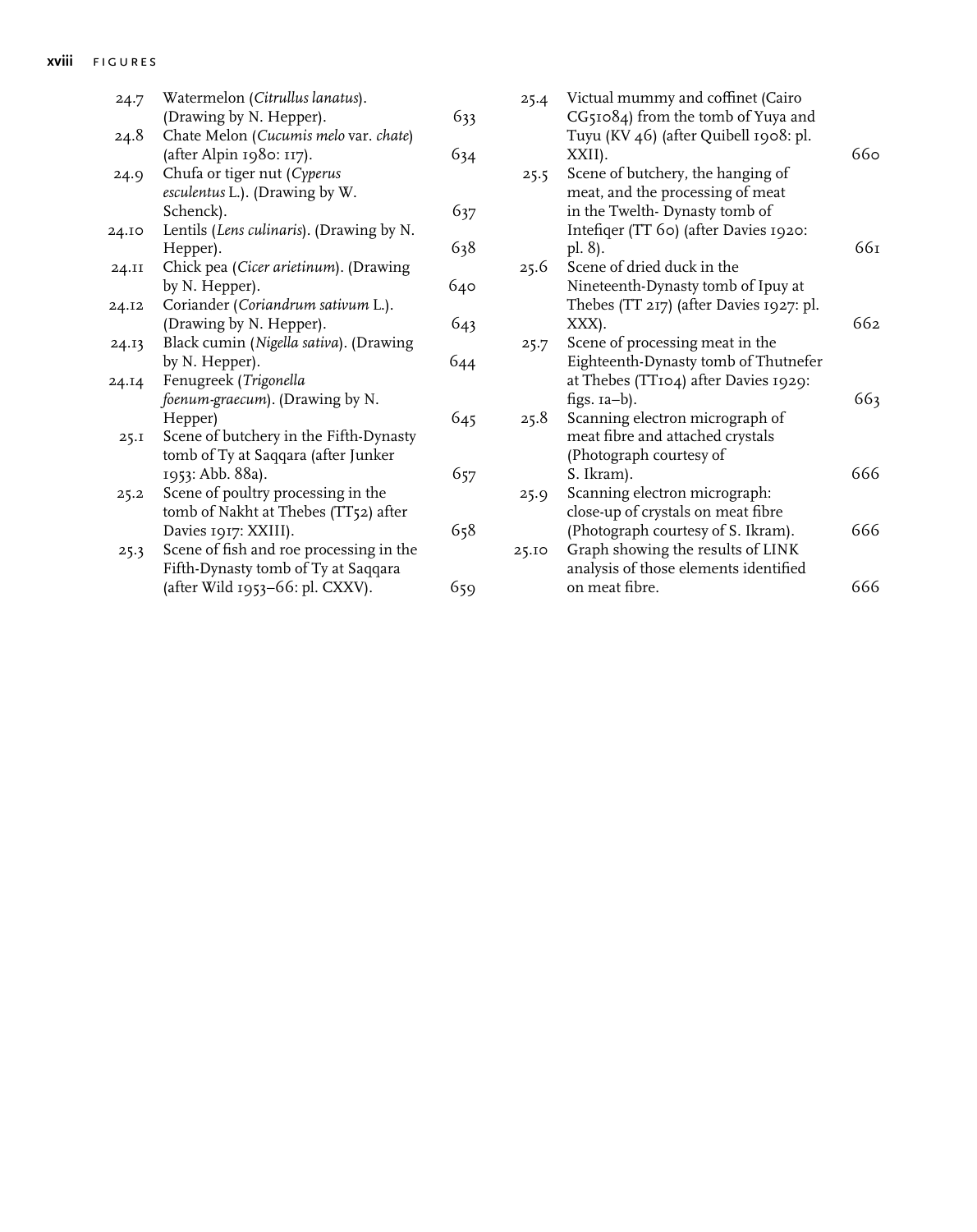## Tables

| 2.I  | List of the ancient quarries shown in<br>Figures 2.1a-b. | page 12-14 |
|------|----------------------------------------------------------|------------|
| 2.2  | List of gemstone sources and quarries                    |            |
|      | shown in Figures 2.2a-b.                                 | 15         |
| 2.3  | The Udden-Wentworth Scale (after                         |            |
|      | Dietrich and Skinner 1978: 181).                         | 20         |
| 2.4  | The Mohs' hardness scale (after                          |            |
|      | Dietrich and Skinner 1979: 21).                          | 20         |
| 2.5  | System of nomenclature of quartz.                        | 2I         |
| 4.1  | List of chemical formulae of                             |            |
|      | compounds cited in the text (in                          |            |
|      | alphabetic order).                                       | 105        |
| 7.1  | Methods of Egyptian faience                              |            |
|      | maunfacture through time                                 |            |
|      | (summarised from Vandiver 1983                           |            |
|      | with new information added).                             | 188        |
| 8.1а | Description of the Amarna glass                          |            |
|      | samples taken from core-formed                           |            |
|      | vessel fragments.                                        | 214        |
| 8.1b | Electron probe analyses of                               |            |
|      | Eighteenth-Dynasty coloured glass                        |            |
|      | samples taken from core-formed                           |            |
|      | vessels excavated by Petrie at Amarna                    |            |
|      | (expressed as weight-percentage of                       |            |
|      | each of the elements in the glasses).                    | 215        |
| I2.I | The terminological associations                          |            |
|      | between madder and alum in                               |            |
|      | Mesopotamia (after Van der Mieroop                       |            |
|      | 1987: 154).                                              | 305        |
| 17.1 | Proportions of principal fatty acids                     |            |
|      | found in some oils.                                      | 4I4        |
| 17.2 | Proportions of principal fatty acids                     |            |
|      | found in some animal fats.                               | 415        |
| 17.3 | Classification of oils according to their                |            |
|      | drying properties.                                       | 415        |
| 18.1 | Mediterranean distribution of the                        |            |
|      | principal resin-producing coniferous                     |            |
|      | trees and shrubs.                                        | 432        |

| 432<br>440<br>44I<br>478<br>482 |
|---------------------------------|
|                                 |
|                                 |
|                                 |
|                                 |
|                                 |
|                                 |
|                                 |
|                                 |
|                                 |
|                                 |
|                                 |
|                                 |
|                                 |
|                                 |
| 484                             |
|                                 |
|                                 |
| 490                             |
|                                 |
|                                 |
| 507                             |
|                                 |
|                                 |
| 583                             |
|                                 |
|                                 |
| 588                             |
|                                 |
|                                 |
|                                 |
| 610-11                          |
|                                 |
| 612                             |
|                                 |
| 613                             |
|                                 |
| 614                             |
|                                 |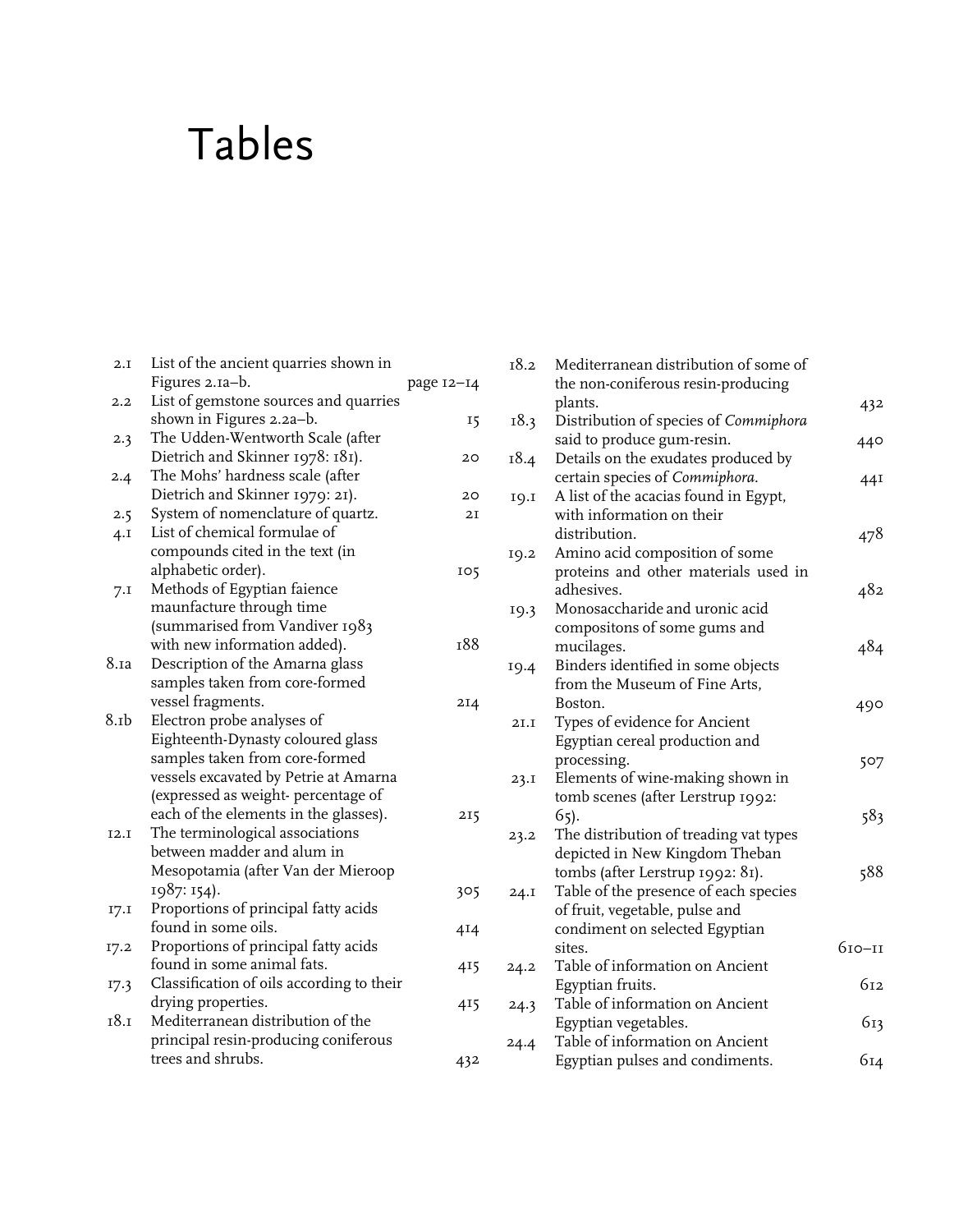## 1. Introduction

PAUL T. NICHOLSON AND IAN SHAW

During the last two decades the nature of Egyptology has gradually changed, and new technological and socioeconomic questions are now being asked of the archaeological data. With this change has come a renewed interest in many aspects of Egyptian materials and technology. So great has this interest become that it is no longer possible for the traditional Egyptologist alone to tackle such questions as the composition of materials, provenance and the means by which different types of artefacts were produced. Many new analytical techniques have been developed and applied and the results are now available, providing a great deal more precision than was previously imaginable.

These new approaches currently being adopted in Egyptology are reflected in the structure of this book. Each chapter has been written by one or more specialists, drawing not only on conventional Egyptological skills but also on expertise in the natural sciences as applied to archaeological data. All the contributors are either involved in recent field projects in Egypt (not least the important Egypt Exploration Society excavations at Amarna and Memphis), or at the forefront of laboratory-based analysis of archaeological materials.

It will be obvious to many readers that this volume has been inspired by Alfred Lucas's classic work *Ancient Egyptian Materials and Industries*, which has long served Egyptologists as a standard work of reference. First published in 1926, Lucas's book has been revised several times, most recently in 1962, when it was updated, primarily in terms of its bibliographic references, by J.R. Harris (see Lucas 1926, 1934, 1948, 1962). Even the fourth edition still primarily reflects the analytical work of a single individual employing the necessarily limited equipment available in the 1920s (see Brunton 1947 and Gilberg 1997 for assessments of the life and work of Alfred Lucas). Despite the importance of Lucas's work, it has long been recognised that a more modern multi-disciplinary treatment is required, giving not only the result of analyses and technological investigations but also explicitly stating the means by which they were obtained.

While this current volume will not 'replace' Lucas's work, and is not intended as a revised edition of it, it is

hoped that it will provide a free-standing source of reference on its subject. Thanks to modern analytical techniques, some chapters will almost entirely supersede those provided by Lucas, while others will provide updated approaches concentrating on new data and new questions. The study of ancient Egyptian material and technology is a vibrant one, with research being conducted by many scholars all over the world (a situation reflected in the diverse list of contributors here). This is quite unlike the situation in the 1920s and 1930s, when most Egyptologists were interested in linguistic and architectural questions, and Lucas was one of a relatively small group of scholars concerned with the analysis of artefacts. As a result of the new vigour of the subject, this volume will perhaps not enjoy the very long currency of Lucas's work but will, we hope, provide a solid basis for future work.

Here we are fundamentally concerned with the study of the procurement and processing of the raw materials employed by the ancient Egyptians. The book is not meant to be an art historical typology of objects produced in any given material, nor a text book on the scientific analysis of such materials. Each chapter is intended to provide an overview of the current state of research on the material in question. In some cases, this is not possible, either because modern research on certain materials (e.g. leather, meat, basketry) has only just begun or because the quantity of data has become so great in recent years that the most meaningful approaches tend to be those that focus on particular problems (as in the case of the chapters on pottery, stone and mummies).

The basic structure and coverage of the book were finalised at a seminar involving most of the contributors in 1994, when it was agreed that chapters on food technology should be included, as these represent a fruitful area of research that has almost entirely emerged in the years since Lucas's time. The contributors have made every effort to provide explicit information on the scientific analyses conducted, since the lack of such detail has been an increasing problem in judging the value of some of Lucas's conclusions. It was also agreed that some indication of the workings and limitations of relevant analytical techniques